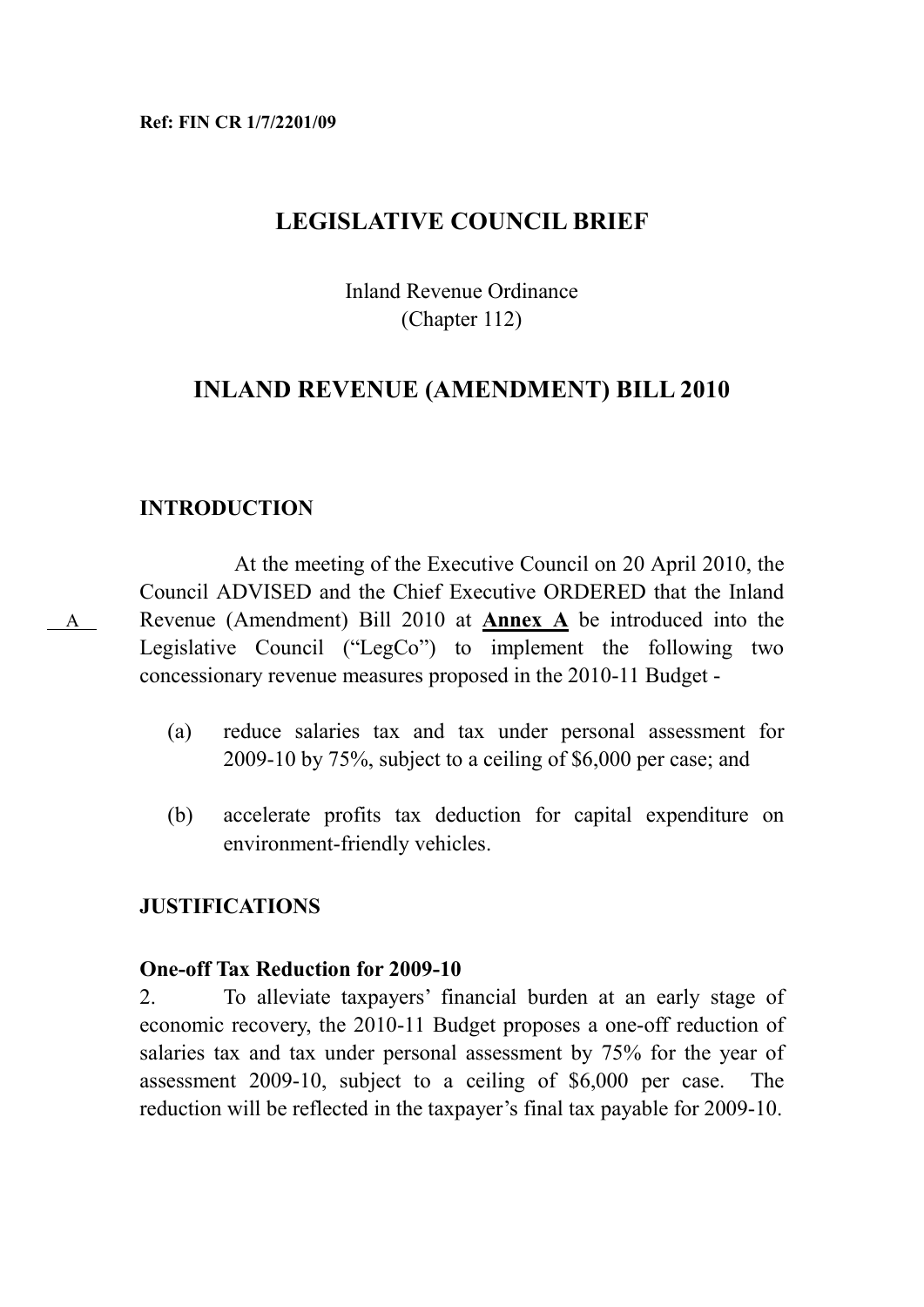# **Accelerated Profits Tax Deduction for Capital Expenditure on Environment-friendly Vehicles**

3. At present, depreciation allowance under profits tax is provided for motor vehicles (including environment-friendly vehicles) like ordinary machinery or plant. In general, businesses claiming depreciation allowance for motor vehicles will be granted an initial allowance at 60% of the purchase cost in the year of purchase and an annual allowance at 30% of the reducing value. Almost 99% of the purchase cost will be deducted in the first 10 years.

4. To encourage the business sector to purchase environment-friendly vehicles, the 2010-11 Budget proposes a 100% profits tax deduction for capital expenditure on environment-friendly vehicles in the year of purchase. We propose that the following three categories of environment-friendly vehicles are to be covered –

- (a) environment-friendly vehicles under the "Tax Incentives Scheme for Environment-friendly Petrol Private Cars" and "Tax Incentives Scheme for Environment-friendly Commercial Vehicles" administered by the Environmental Protection Department ("EPD");
- (b) hybrid electric vehicles; and
- (c) electric vehicles.

5. For environment-friendly vehicles mentioned at paragraph 4(a), only those models approved by the EPD will be eligible for the proposed tax concession. To ensure that only those models with emission standards well above the statutory limits are eligible for the proposed tax concession, EPD will review from time to time the models approved and remove those that are no longer environment-friendly from the approved list. Regarding electric vehicles and hybrid electric vehicles, there will be no such review mechanism since all these vehicles are environment-friendly. The Environment Bureau and EPD will issue a list of electric vehicles and hybrid electric vehicles currently known to be available in the local market and update the list from time to time for public reference.

**Page 2** 6. Apart from businesses which buy brand new environment-friendly vehicles, we propose that the proposed tax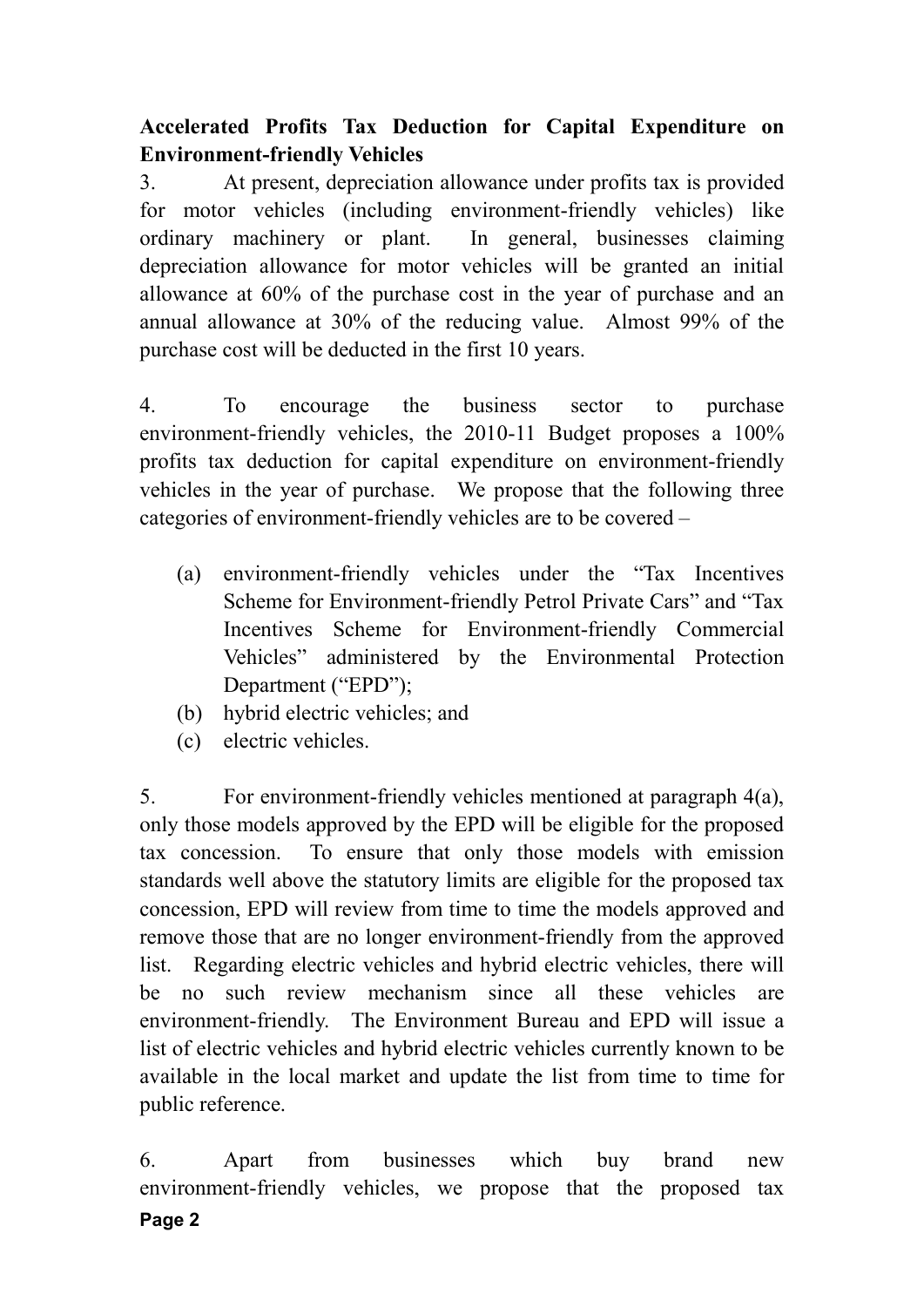concession should also be applicable to businesses which buy second-hand vehicles as long as the second-hand vehicles are eligible environment-friendly vehicles at the time of purchase. As a transitional arrangement, deductions for the value of eligible environment-friendly vehicles in use would also be available to existing owners of such vehicles to the extent that that value has not been deducted under other provisions of the Inland Revenue Ordinance (Cap. 112) ("IRO"). On subsequent sale of an environment-friendly vehicle, the sale proceeds, restricted to deductions previously allowed to the business, would be brought to tax.

7. To give effect to the above two concessionary revenue measures, we propose to introduce into the LegCo the Inland Revenue (Amendment) Bill 2010.

# **OTHER OPTIONS**

8. We must amend the IRO in order to bring the relevant revenue proposals into effect. There are no other options.

# **THE BILL**

9. The purpose of the Inland Revenue (Amendment) Bill 2010 is to amend the IRO to give effect to the concessionary revenue proposals set out at paragraph 1 above. The major provisions are as follows –

- (a) **Clause 2** amends section  $16(2)(e)(i)(D)$  to allow for deduction from assessable profits the interest payable on capital expenditure on environment-friendly vehicles.
- (b) **Clause 4** amends section 16I to allow for a 100% deduction from assessable profits any capital expenditure incurred on environment-friendly vehicles in the year of purchase.
- (c) **Clause 5** amends section 16J to provide that if any environment-friendly vehicle for which deduction has been allowed under section 16I is sold, destroyed or stolen, the proceeds of the sale or any insurance or compensation monies are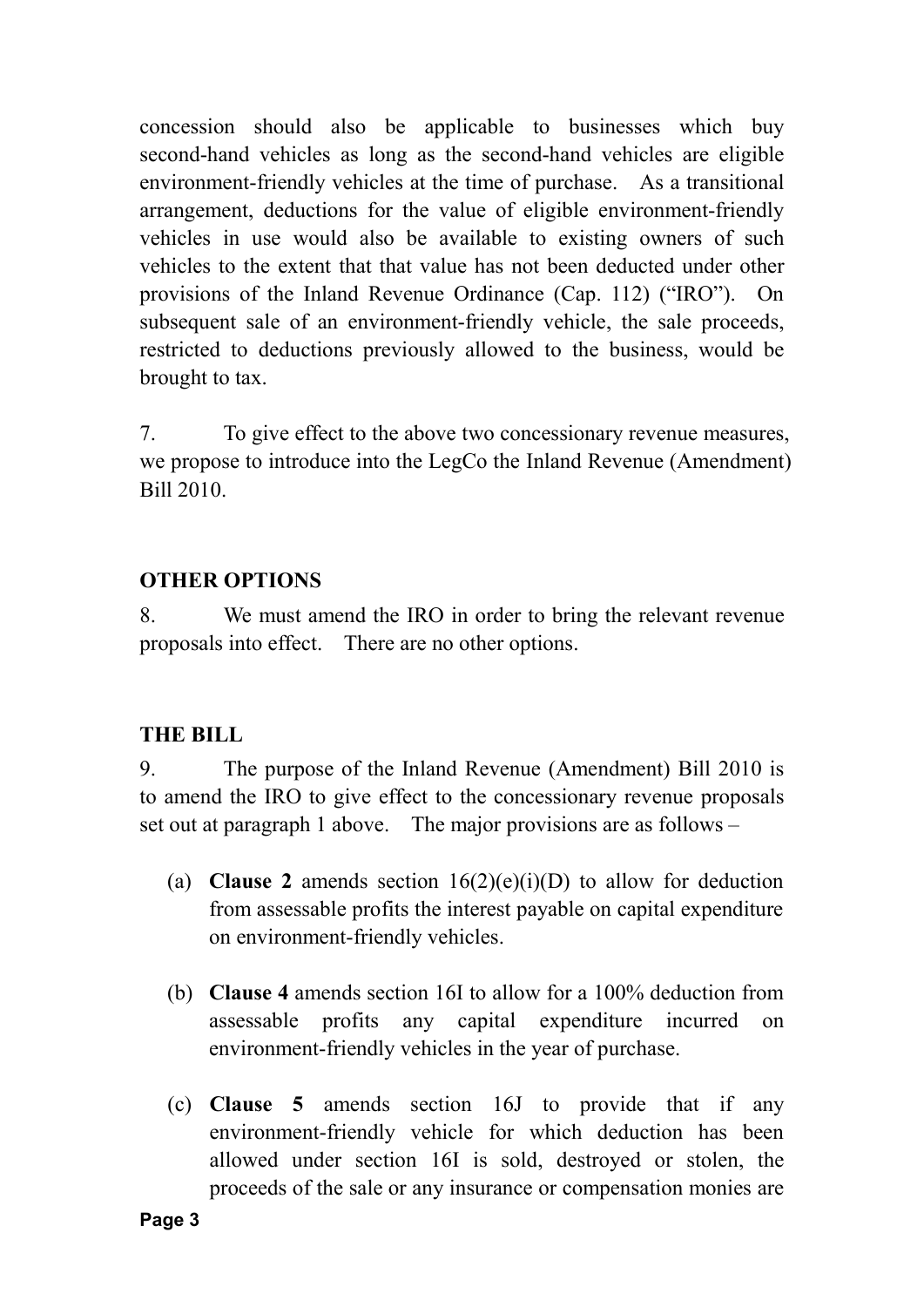to be treated as trading receipts. It further provides that in case of cessation of business, an environment-friendly vehicle is deemed to have been sold immediately before the cessation. If the vehicle is sold, destroyed or stolen within 12 months of the cessation, the taxpayer may claim an adjustment to the amount of proceeds deemed to have been received from the deemed sale.

- (d) **Clause 6** amends section 16K to allow capital expenditure incurred on environment-friendly vehicles before the commencement date of the Bill to be eligible for deduction from assessable profits.
- (e) **Clauses 7 and 9** add a new section 92 and a new Schedule 20 respectively to reduce the salaries tax and tax under personal assessment payable for the year of assessment 2009-10 by 75%, subject to a ceiling of \$6,000 per case.
- (f) **Clause 8** amends Schedule 17 to specify environment-friendly vehicles.

An extract of the provisions of the IRO which are being amended is attached at **Annex B**.

### **LEGISLATIVE TIMETABLE**

10. The legislative timetable will be as follows -

Publication in the Gazette 30 April 2010 First Reading and commencement 12 May 2010 of Second Reading debate Resumption of Second Reading To be notified debate, committee stage and Third Reading

B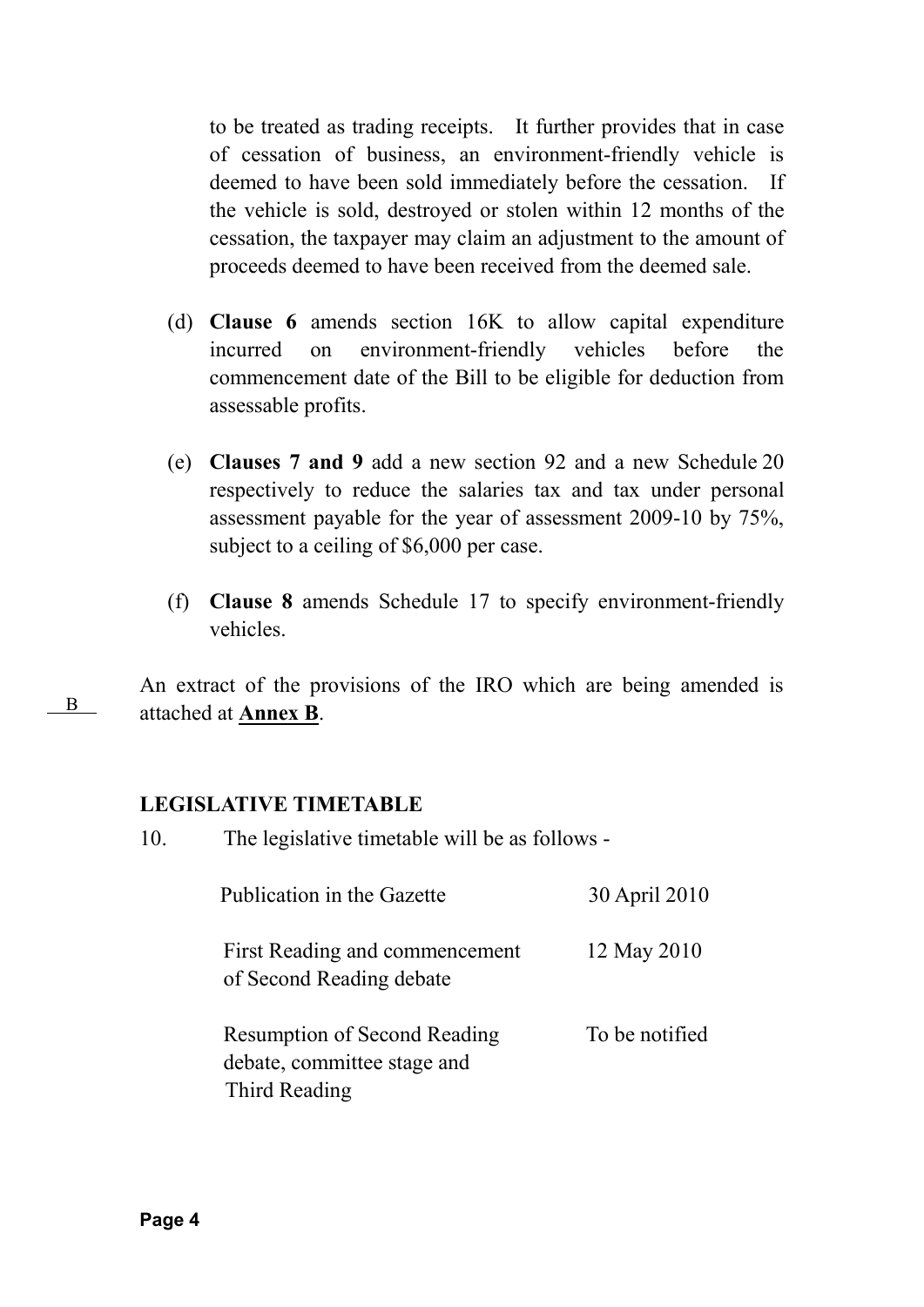# **IMPLICATIONS OF THE PROPOSAL**

11. The proposal has financial, economic, environmental and sustainability implications as set out at **Annex C**. The proposal is in conformity with the Basic Law, including the provisions concerning human rights. The proposal will not affect the binding effect of the existing provisions of the IRO and its subsidiary legislation. It has no civil service or productivity implications.

# **PUBLIC CONSULTATION**

12. The Financial Secretary has conducted consultations with LegCo Members, various business and professional bodies, as well as the general public during the formulation of the 2010-11 Budget. Their views have been taken into account in formulating these proposals.

# **PUBLICITY**

C

13. We will issue a press release on 30 April 2010. A spokesman will be available to answer media and public enquiries.

### **ENQUIRIES**

14. In case of enquiries about this Brief, please contact Ms Shirley Kwan, Principal Assistant Secretary for Financial Services and the Treasury (Treasury), at 2810 2370.

**Financial Services and the Treasury Bureau 28 April 2010**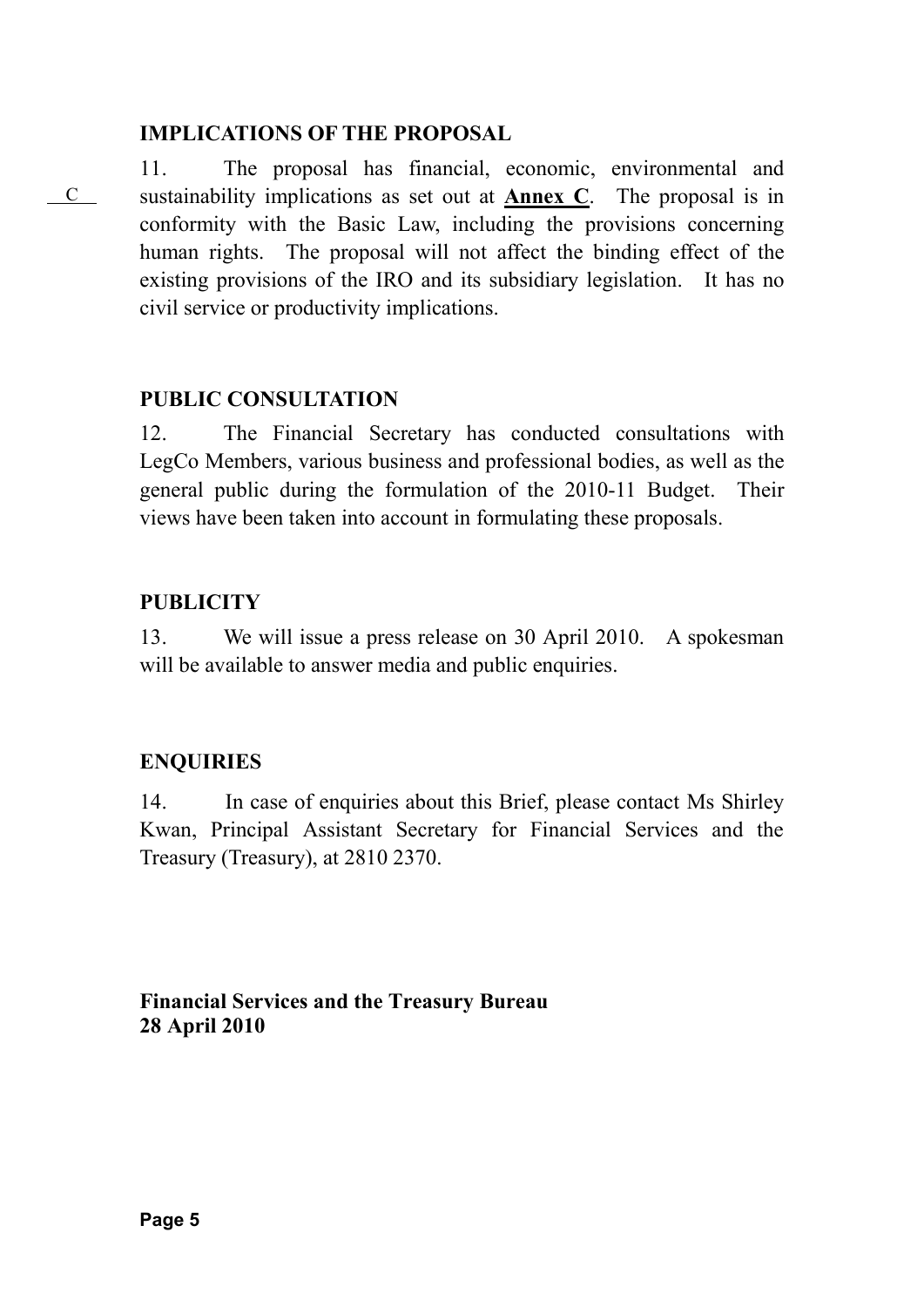Inland Revenue Ordinance (Chapter 112)

# **Inland Revenue (Amendment) Bill 2010**

# **ANNEXES**

|         | Annex A Inland Revenue (Amendment) Bill 2010                                         |
|---------|--------------------------------------------------------------------------------------|
| Annex B | Extract of the provisions of the Inland Revenue Ordinance<br>which are being amended |
|         | Annex C Implications of the Proposal                                                 |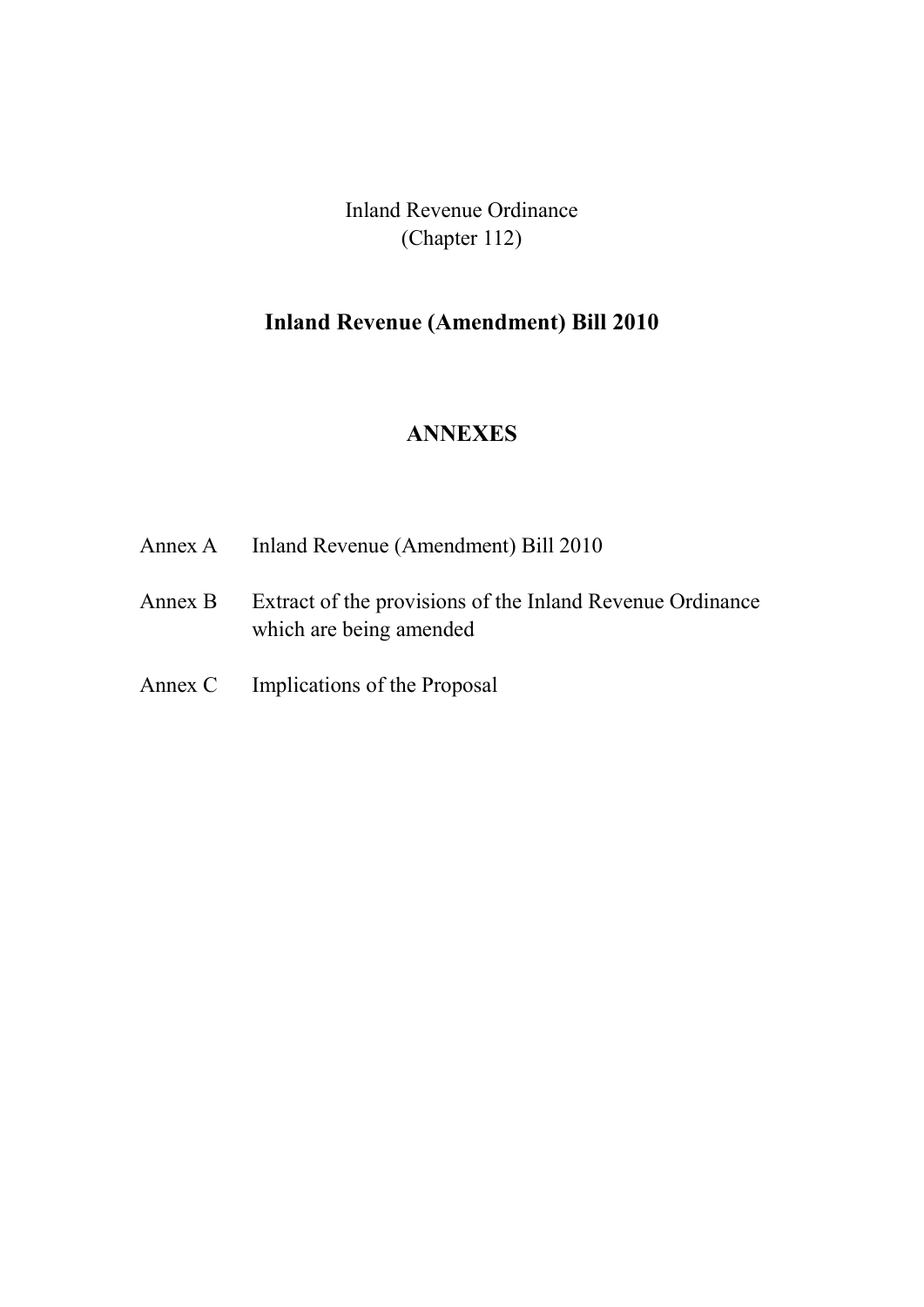### A BILL

To

Amend the Inland Revenue Ordinance to give effect to 2 proposals concerning tax concessions in the Budget introduced by the Government for the 2010- 2011 financial year.

Enacted by the Legislative Council.

### **1. Short title**

This Ordinance may be cited as the Inland Revenue (Amendment) Ordinance 2010.

### **2. Ascertainment of chargeable profits**

Section  $16(2)(e)(i)(D)$  of the Inland Revenue Ordinance (Cap. 112) is amended by adding "or environment-friendly vehicle" after "machinery".

### **3. Definitions and general provisions applicable to this section and sections 16I, 16J and 16K**

(1) Section 16H(1) is amended by repealing the definition of "commencement date".

(2) Section 16H(1) is amended by repealing the definition of "environmental protection facility" and substituting –

""environmental protection facility" (環保設施) means –

- (*a*) any environmental protection machinery;
- (*b*) any environmental protection installation; or
- (*c*) any environment-friendly vehicle;".

(3) Section 16H(1) is amended, in the definition of "specified capital expenditure", in paragraph  $(a)(i)$ , by adding "or environment-friendly vehicle" after "machinery".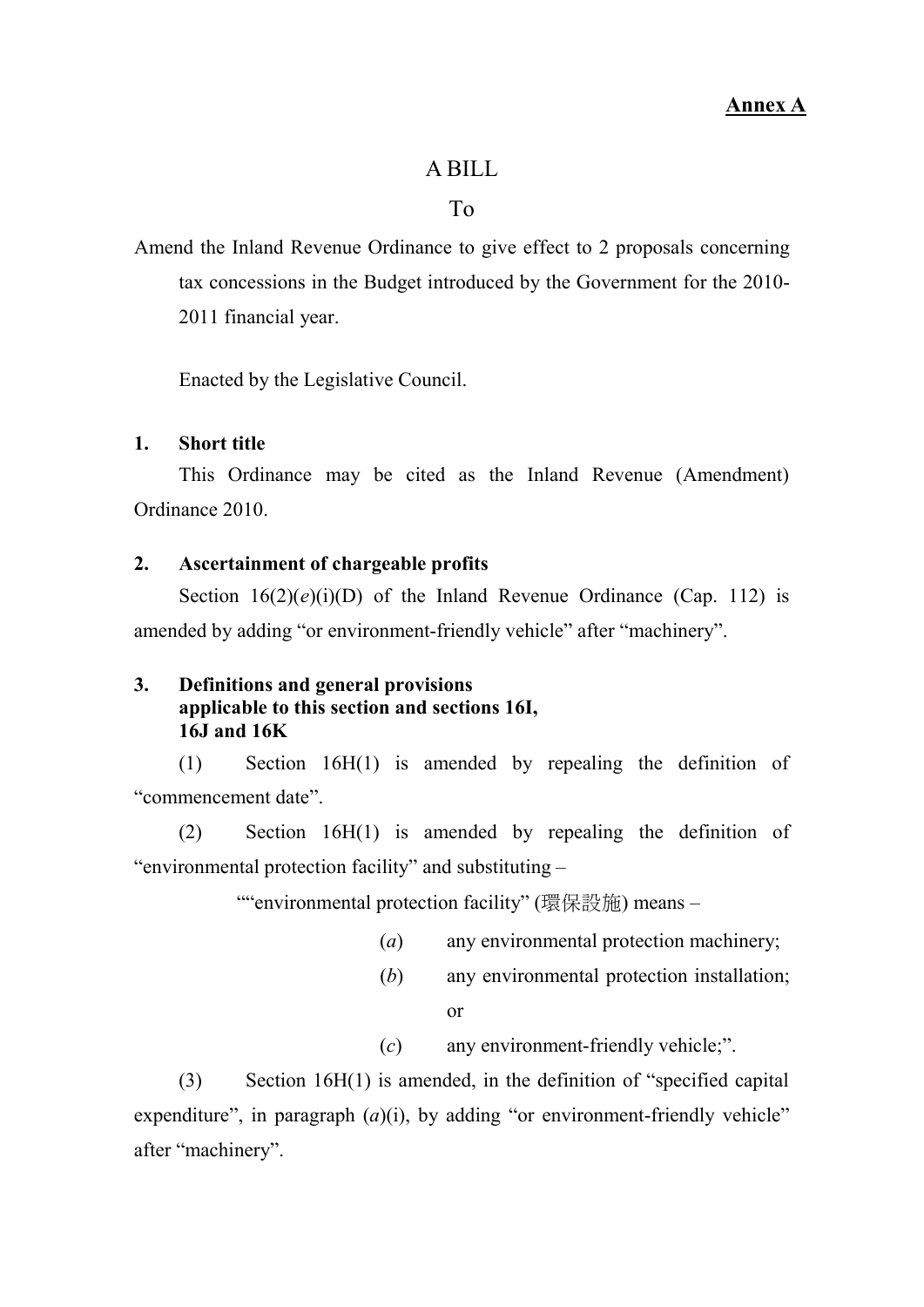(4) Section 16H(1) is amended by adding  $-$ 

""environment-friendly vehicle" (環保車輛) –

- (*a*) means any vehicle that is specified in Part 3 of Schedule 17; but
- (*b*) does not include any vehicle in which any person holds rights as a lessee under a lease;".

#### **4. Deductions for specified capital expenditure incurred in relation to environmental protection facilities**

Section 16I(2) is amended by adding "or environment-friendly vehicle" after "machinery".

#### **5. Proceeds of sale of environmental protection facilities to be treated as trading receipts**

(1) Section 16J is amended by adding –

"(2A) If any environment-friendly vehicle in respect of which a deduction has been allowed under section 16I in ascertaining the profits from a trade, profession or business is sold before the cessation of the trade, profession or business, the relevant proceeds of sale, to the extent that they are not chargeable to tax under any other section of this Part and do not exceed the amount of the deduction, are to be treated as trading receipts of the trade, profession or business, arising in or derived from Hong Kong and accruing at the time of the sale.".

(2) Section 16J(4) is amended by adding ", (2A)" after "subsection (2)" where it twice appears.

(3) Section 16J(5) is amended by repealing everything after "and (3)," and substituting –

> "if any environmental protection machinery or environmental protection installation in respect of which a deduction has been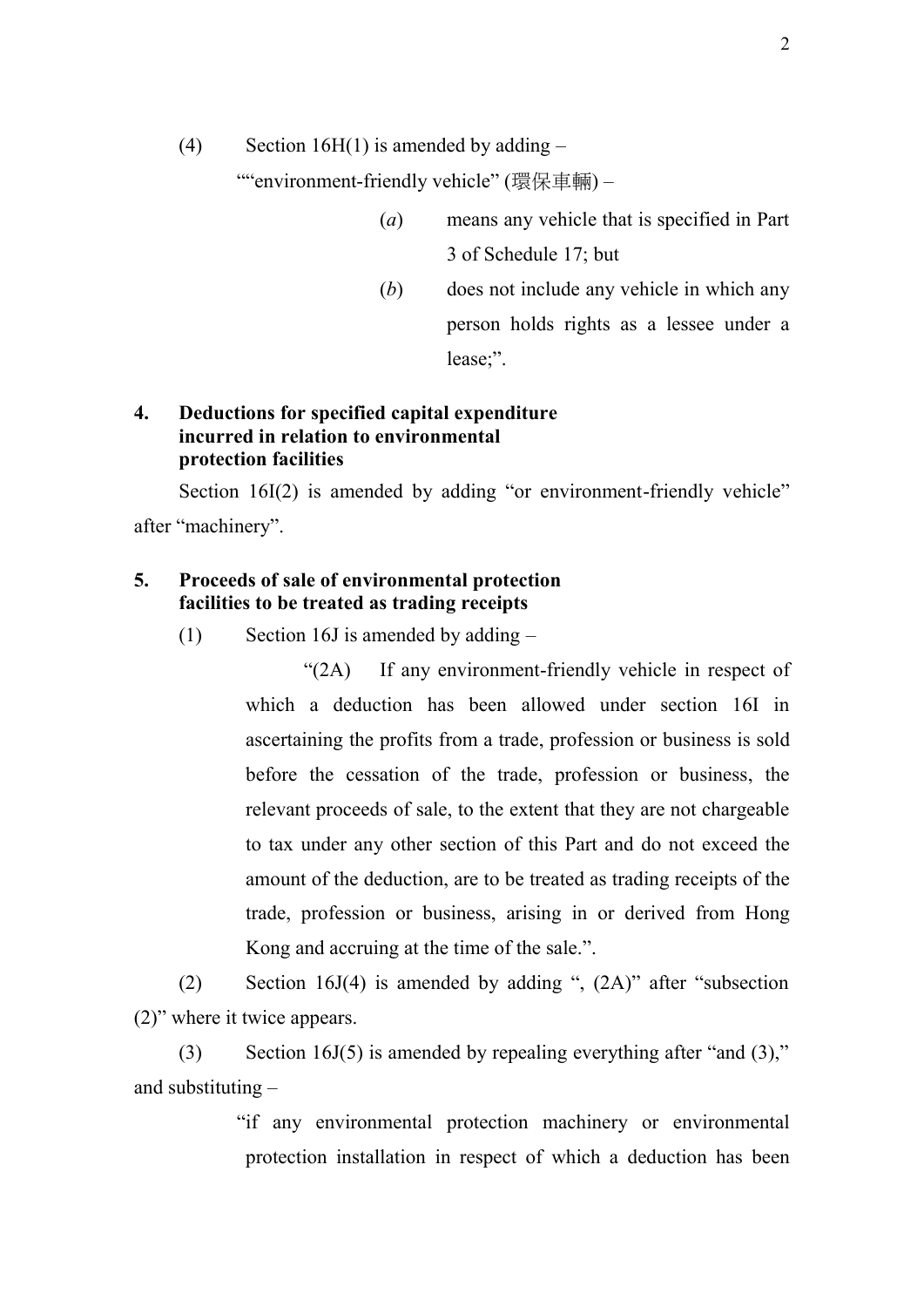allowed to a person under section 16I in ascertaining the profits from a trade, profession or business is subsequently destroyed –

- (*a*) the machinery or installation is deemed to have been sold immediately before the destruction; and
- (*b*) any insurance money, other compensation of any description and any money derived from the remains of the machinery or installation that are received by the person in respect of the destruction are to be treated as the proceeds of that sale.".
- (4) Section 16J is amended by adding –

" $(5A)$  For the purposes of subsection  $(2A)$ , if an environment-friendly vehicle in respect of which a deduction has been allowed to a person under section 16I in ascertaining the profits from a trade, profession or business is destroyed or stolen before the cessation of the trade, profession or business –

- (*a*) the vehicle is deemed to have been sold immediately before it was destroyed or stolen; and
- (*b*) any insurance money, other compensation of any description and any money derived from the remains of the vehicle that are received by the person in respect of the destruction or theft are to be treated as the proceeds of that sale.

(5B) For the purposes of subsection (2A), if an environment-friendly vehicle in respect of which a deduction has been allowed to a person under section 16I in ascertaining the profits from a trade, profession or business has not been sold,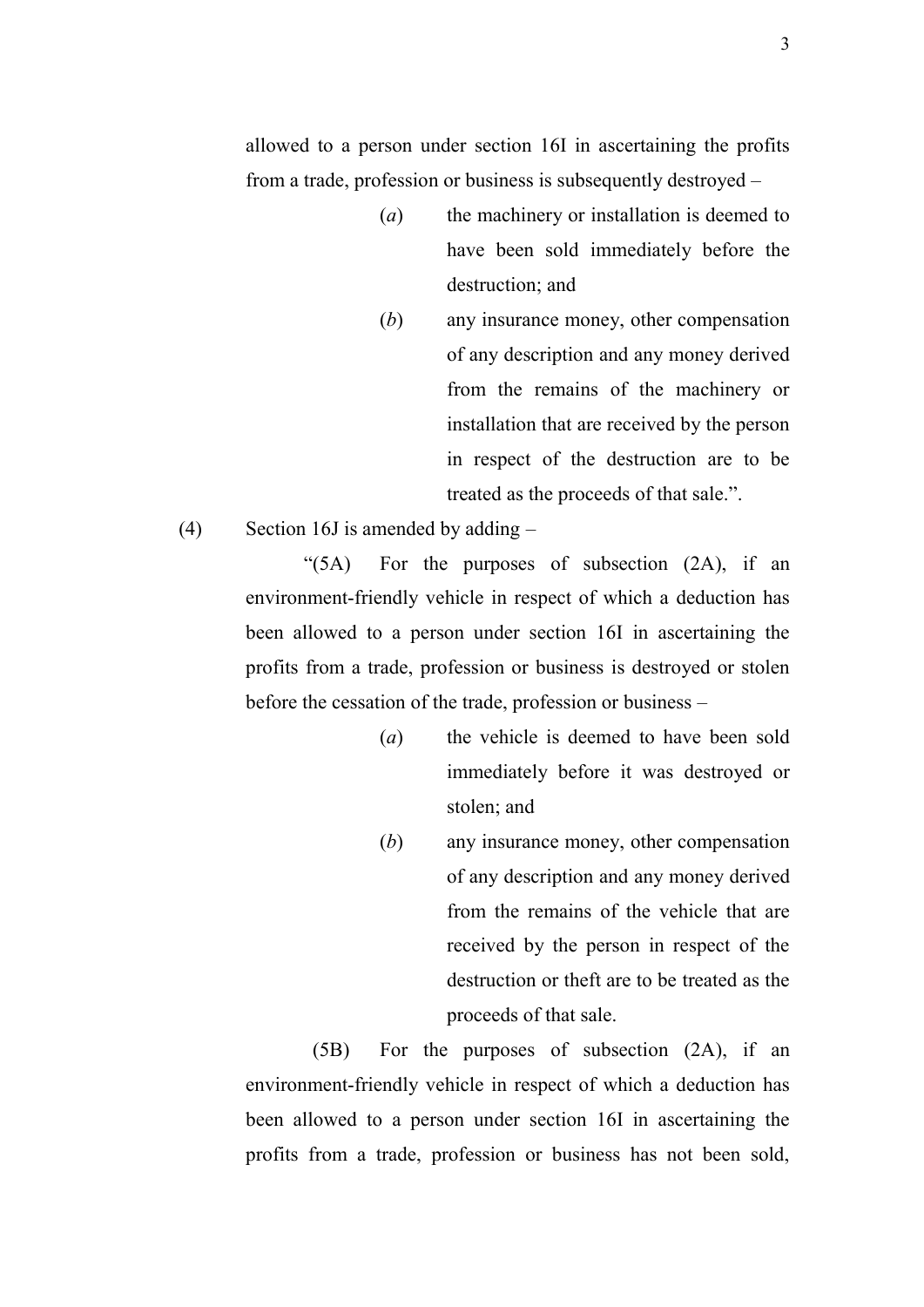destroyed or stolen before the cessation of the trade, profession or business –

- (*a*) the vehicle is deemed to have been sold immediately before the cessation; and
- (*b*) the person is deemed to have received immediately before the cessation the proceeds of that sale.

(5C) The amount of proceeds of sale deemed to have been received under subsection (5B)(*b*) is such amount as the Commissioner may consider the vehicle would have realized had it been sold in the open market at the time of cessation.

(5D) If the environment-friendly vehicle referred to in subsection (5B) is sold, destroyed or stolen on, or within 12 months after, the cessation of the trade, profession or business, the person may claim an adjustment to the amount deemed to have been received under subsection (5C).

(5E) Despite section 70, an assessor may make any necessary correction to any assessment due to an adjustment under subsection (5D).".

#### **6. Environmental protection facilities owned as at commencement date**

(1) Section 16K(1) is amended by repealing everything after "environmental protection machinery" and substituting "or any vehicle that is an environment-friendly vehicle, that person is, for the purposes of section 16I, deemed to have incurred, on the commencement date, specified capital expenditure in relation to that machinery, plant or vehicle.".

(2) Section 16K(3) is amended by repealing "or plant" where it twice appears and substituting ", plant or vehicle".

(3) Section  $16K(3)(b)$  is amended by repealing "37A(3)" and substituting "37A(2)".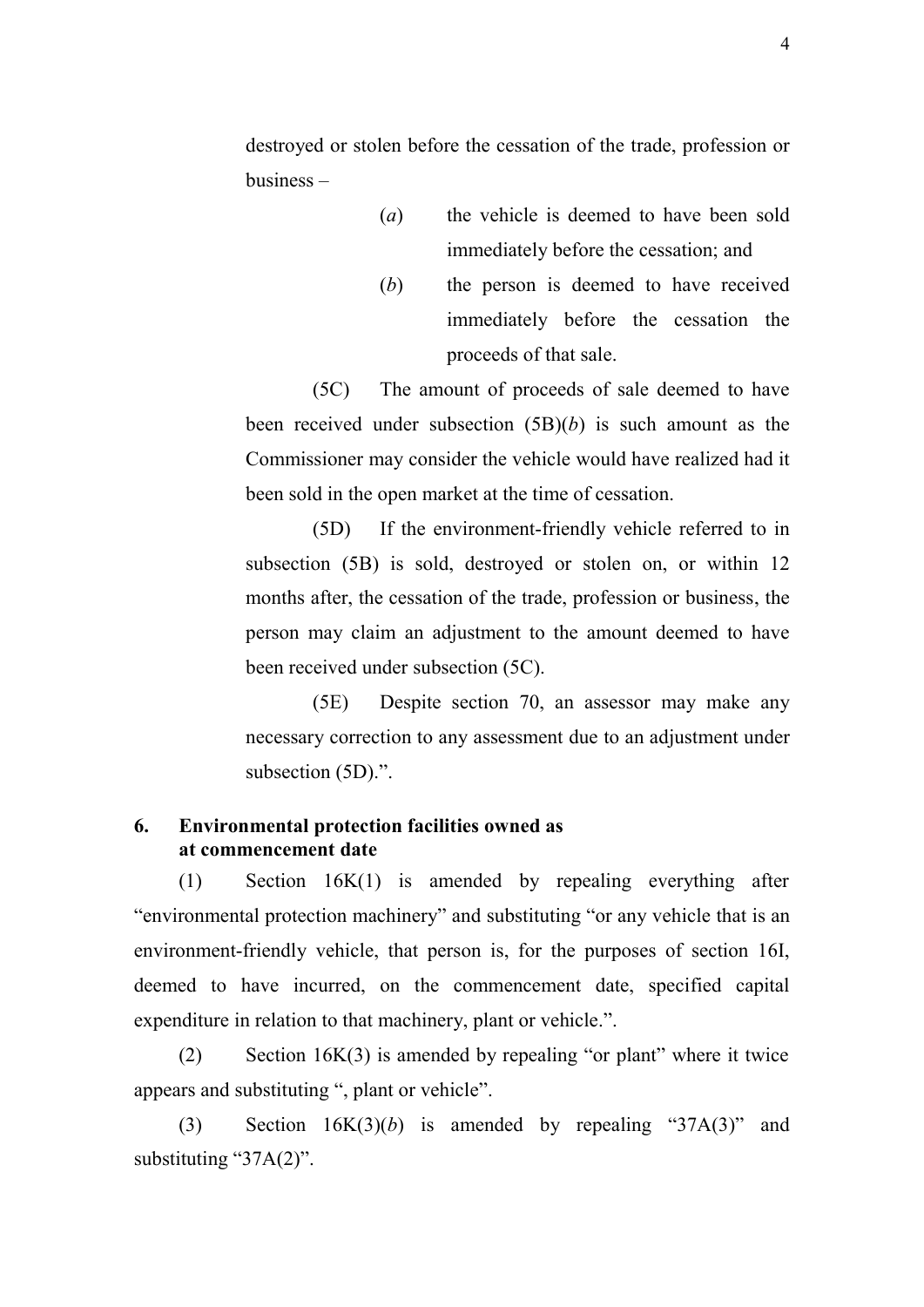(4) Section 16K is amended by adding –

"(9) In this section, "commencement date" ( $\oplus \overline{\otimes} \boxplus$ 期) –

- (a) in relation to any machinery, plant, building or structure, means 27 June 2008;
- (b) in relation to any vehicle, means the date on which the Inland Revenue (Amendment) Ordinance 2010 ( of 2010) came into operation.".

#### **7. Section 92 added**

The following is added –

#### "**92. Reduction of taxes for year of assessment 2009/10**

Schedule 20 contains provisions relating to the reduction of salaries tax and tax under personal assessment for the year of assessment commencing on 1 April 2009.".

#### **8. Environmental protection facilities**

Schedule 17 is amended by adding –

#### "PART 3

#### ENVIRONMENT-FRIENDLY VEHICLES

1. Any vehicle qualified for remission of first registration tax (as defined by section 2(1) of the Motor Vehicles (First Registration Tax) Ordinance (Cap. 330)) under the following schemes administered by the Environmental Protection Department –

> (*a*) the Tax Incentives Scheme for Environmentfriendly Commercial Vehicles;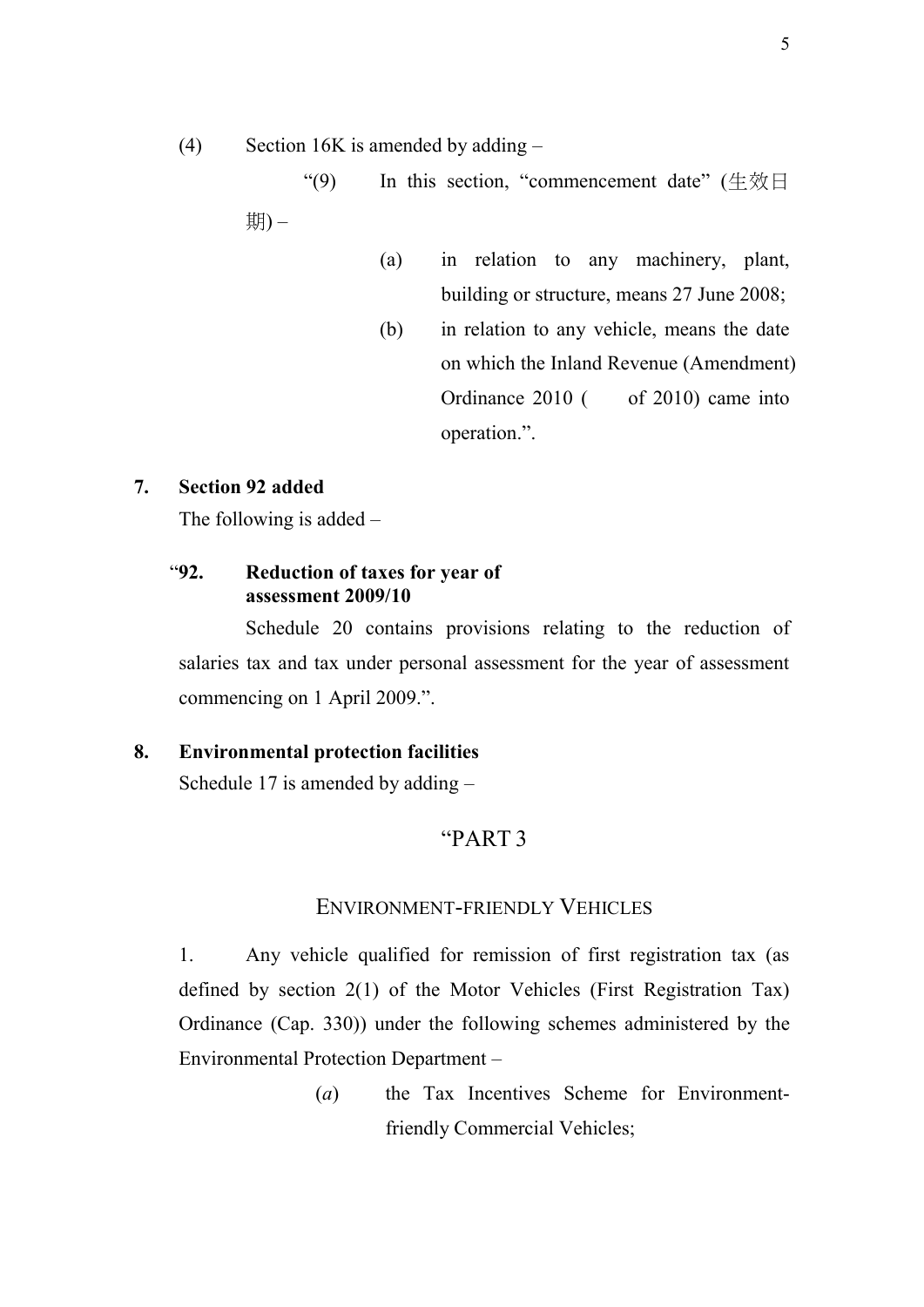(*b*) the Tax Incentives Scheme for Environmentfriendly Petrol Private Cars.

2. Any motor vehicle (as defined by section 2(1) of the Motor Vehicles (First Registration Tax) Ordinance (Cap. 330)) that is capable of drawing energy from both of the following on-vehicle sources of stored energy or power for mechanical propulsion –

- (*a*) consumable fuel;
- (*b*) battery, capacitor, flywheel, generator or other electrical energy or power storage device.

3. Any motor vehicle (as defined by section 2(1) of the Motor Vehicles (First Registration Tax) Ordinance (Cap. 330)) that is solely propelled by electric power and does not emit any exhaust gas.".

#### **9. Schedule 20 added**

The following is added –

$$
\text{``SCHEDULE 20} \qquad \qquad [s. 92]
$$

# REDUCTION OF TAXES FOR YEAR OF ASSESSMENT 2009/10

#### 1. **Salaries tax**

The amount of salaries tax charged under Part III of this Ordinance for the year of assessment commencing on 1 April 2009 is reduced by an amount equivalent to –

- (*a*) 75% of the amount of the tax as computed under section 13(1) of this Ordinance read together with section 13(2) of this Ordinance; or
- $(b)$  \$6,000,

whichever is the lesser.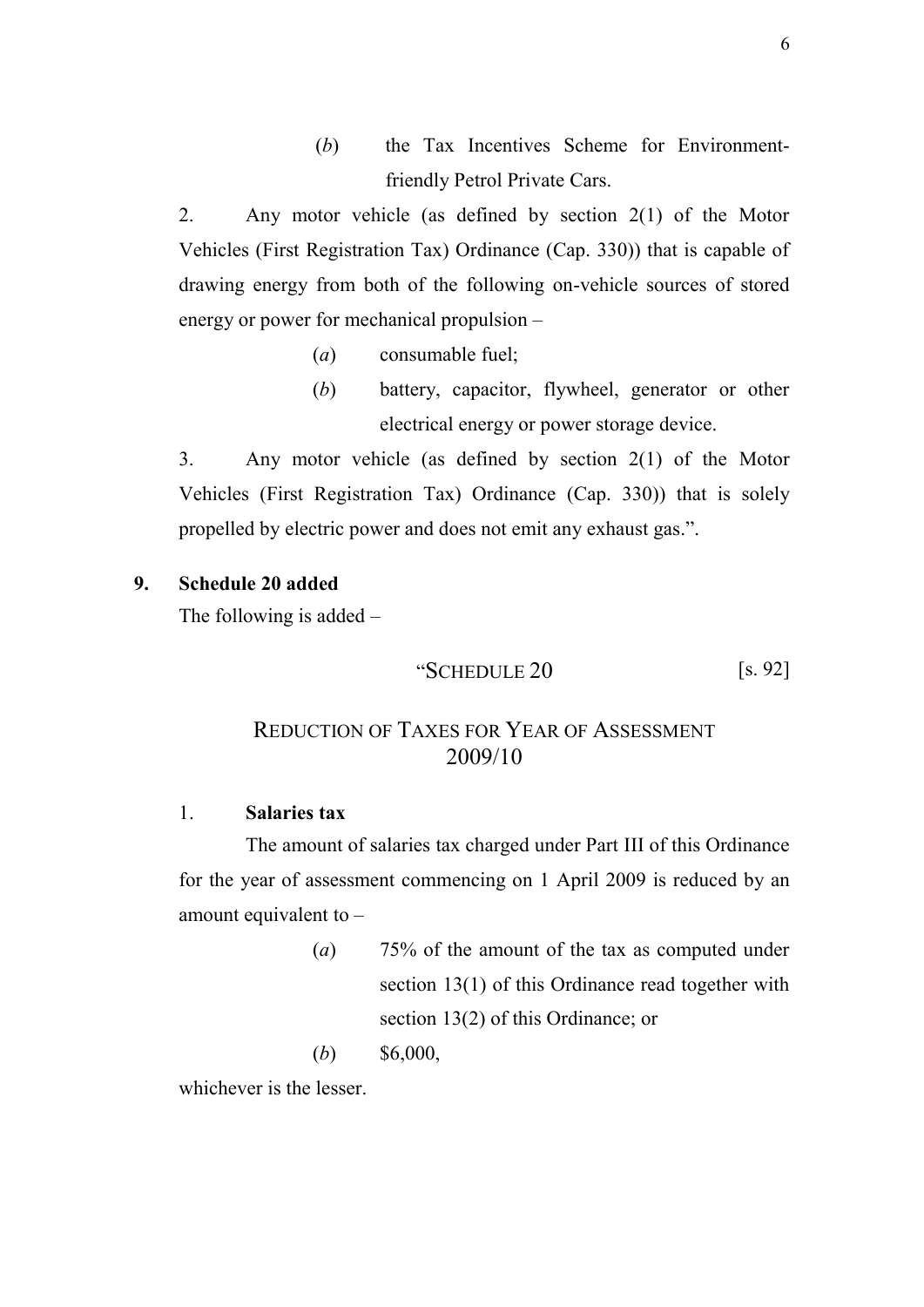#### 2. **Tax under personal assessment**

(1) The amount of tax charged under Part VII of this Ordinance for the year of assessment commencing on 1 April 2009 is reduced by an amount equivalent to –

- (*a*) 75% of the amount of the tax as computed under section 43(1) of this Ordinance read together with section 43(1A) of this Ordinance; or
- $(b)$  \$6,000,

whichever is the lesser.

(2) For the purposes of section 43(2B) of this Ordinance, in ascertaining the portion of tax to be charged on each spouse in the year of assessment commencing on 1 April 2009, the amount of tax to be apportioned between the husband and wife is the amount as reduced under subsection  $(1)$ .".

#### **Explanatory Memorandum**

The purpose of this Bill is to amend the Inland Revenue Ordinance (Cap. 112) ("the Ordinance") to give effect to the following proposals in the Budget introduced by the Government for the 2010-2011 financial year –

- (*a*) to reduce the amounts of salaries tax and tax under personal assessment payable for the year of assessment 2009/10;
- (*b*) to accelerate profits tax deduction for capital expenditure incurred on the provision of environment-friendly vehicles.

2. Clause 2 amends section  $16(2)(e)(i)(D)$  of the Ordinance to allow for the deduction from assessable profits interest payable on capital expenditure incurred on the provision of environment-friendly vehicles.

3. Clause 3 amends section 16H(1) of the Ordinance to add a definition of "environment-friendly vehicle", to amend the definitions of "environmental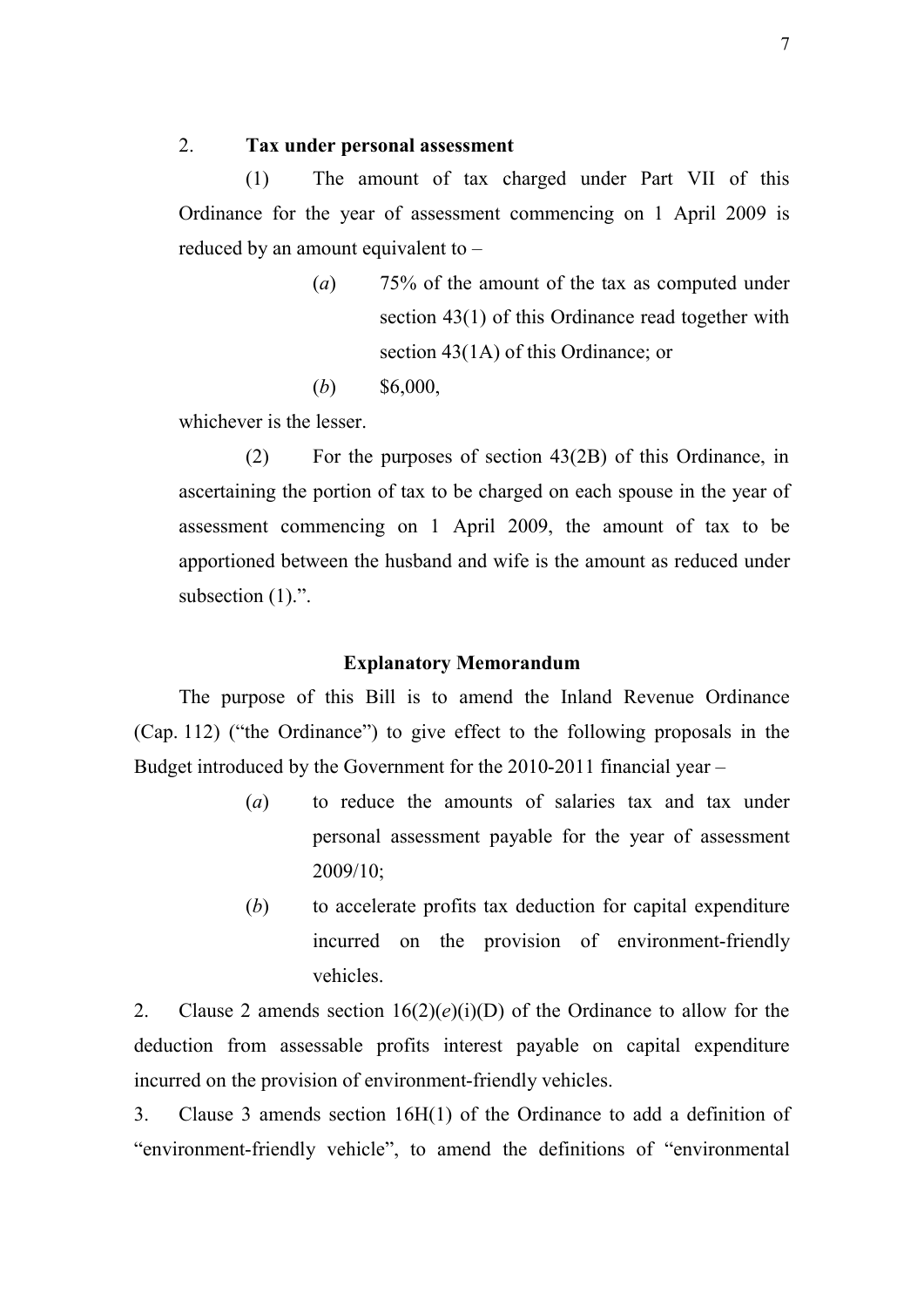protection facility" and "specified capital expenditure", and to repeal the definition of "commencement date".

4. Clause 4 amends section 16I of the Ordinance to allow for the deduction from assessable profits the capital expenditure incurred on the provision of environment-friendly vehicles.

5. Clause 5 amends section 16J of the Ordinance to provide that if any environment-friendly vehicle for which deduction has been allowed under section 16I of the Ordinance is sold, the proceeds of the sale are to be treated as trading receipts. New provisions are also added by this clause to provide that if an environment-friendly vehicle for which deduction has been allowed under section 16I of the Ordinance has not been sold, destroyed or stolen before the cessation of the trade, profession or business concerned, that vehicle is deemed to have been sold immediately before the cessation.

6. Clause 6 amends section 16K of the Ordinance to allow capital expenditure incurred on the provision of an environment-friendly vehicle before the commencement date of this Bill (when enacted) to be deducted under section 16I of the Ordinance.

7. Clauses 7 and 9 respectively add section 92 and Schedule 20 to the Ordinance to reduce the salaries tax and tax under personal assessment payable for the year of assessment 2009/10 by 75%, subject to a maximum of \$6,000 in each case.

8. Clause 8 amends Schedule 17 to the Ordinance to specify environment-friendly vehicles.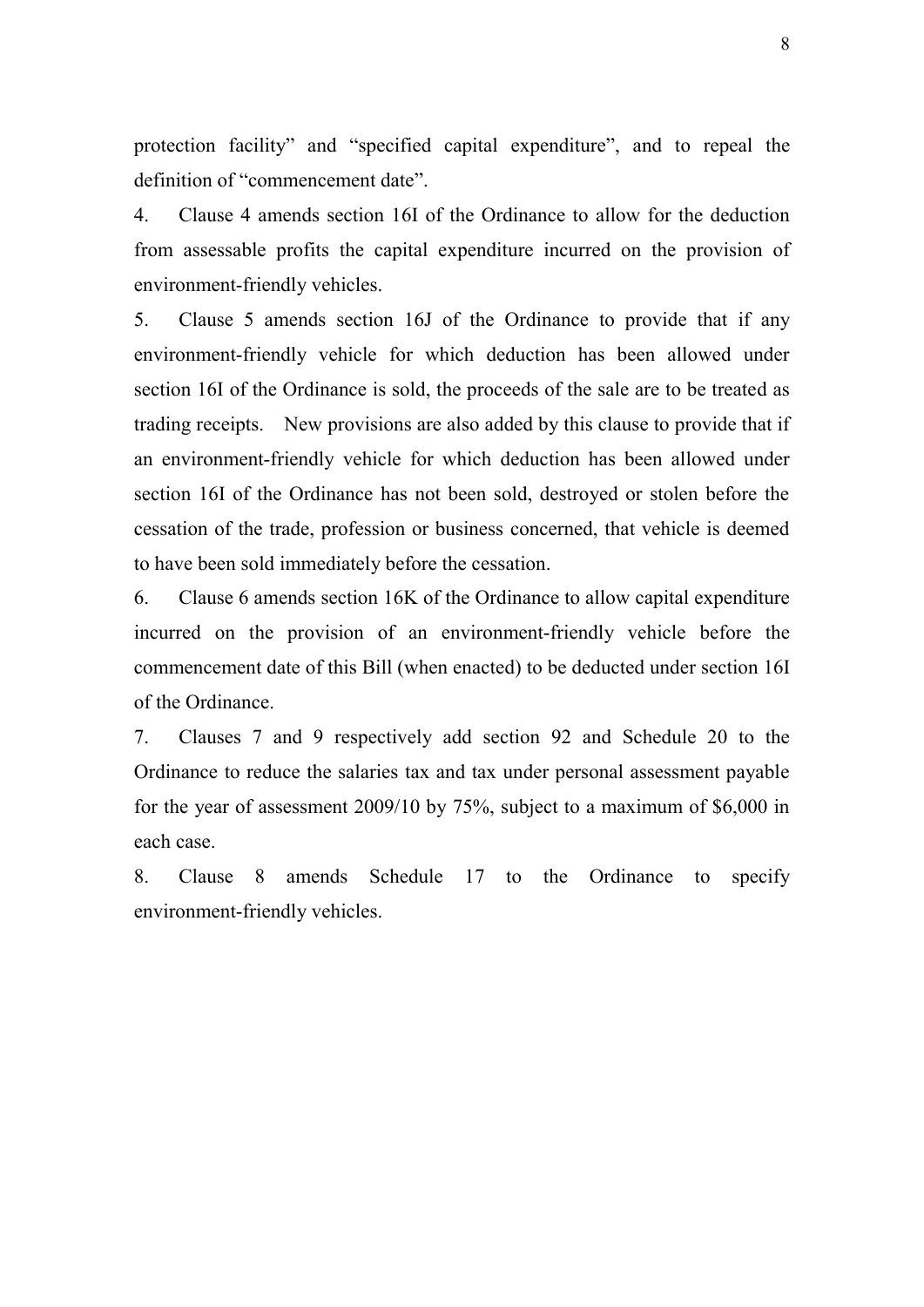### **Annex B**

| Chapter: | 112 | Title: | <b>INLAND REVENUE</b><br><b>ORDINANCE</b> | Gazette Number: 4 of 2010 |            |
|----------|-----|--------|-------------------------------------------|---------------------------|------------|
|          |     |        |                                           |                           |            |
| Section: | 16  |        | Ascertainment of chargeable profits       | 4 of 2010                 | 12/02/2010 |

(1) In ascertaining the profits in respect of which a person is chargeable to tax under this Part for any year of assessment there shall be deducted all outgoings and expenses to the extent to which they are incurred during the basis period for that year of assessment by such person in the production of profits in respect of which he is chargeable to tax under this Part for any period, including-

- (a) where the condition for the application of this paragraph is satisfied under subsection (2), and subject to subsections (2A), (2B) and (2C), sums payable by such person by way of interest on any money borrowed by him for the purpose of producing such profits, and sums payable by such person by way of legal fees, procuration fees, stamp duties and other expenses in connection with such borrowing; (Replaced 2 of 1971 s. 11. Amended 36 of 1984 s. 4, 12 of 2004 s. 6)
- (b) rent paid by any tenant of land or buildings occupied by him for the purpose of producing such profits, but not exceeding, in the case of rent paid to the tenant's spouse, or by a partnership to one or more of the partners thereof or to a spouse of any such partner, an amount equal to the assessable value of the land or buildings; (Amended 76 of 1975 s. 8; 8 of 1983 s. 11; 71 of 1983 s. 14)
- (c) tax of substantially the same nature as tax imposed under this Ordinance, proved to the satisfaction of the Commissioner to have been paid elsewhere, whether by deduction or otherwise, by any corporation or by a person other than a corporation who carries on a trade, profession or business in Hong Kong, during the basis period for the year of assessment in respect of profits chargeable to tax by virtue of section  $15(1)(f)$ , (g), (i), (j), (k) or (l): (Amended 7 of 1986 s. 12; 19 of 1986 s. 3; 63 of 1997 s. 2(a))

Provided that no deduction shall be made under this paragraph if the corporation or person concerned is eligible for relief under Part VIII in respect of such profits; (Added 73 of 1978 s. 4. Amended 36 of 1984 s. 4)

(d) bad debts incurred in any trade, business or profession, proved to the satisfaction of the assessor to have become bad during the basis period for the year of assessment, and doubtful debts to the extent that they are respectively estimated to the satisfaction of the assessor to have become bad during the said basis period notwithstanding that such bad or doubtful debts were due and payable prior to the commencement of the said basis period:

Provided that-

(i) deductions under this paragraph shall be limited to debts which were included as a trading receipt in ascertaining the profits, in respect of which the person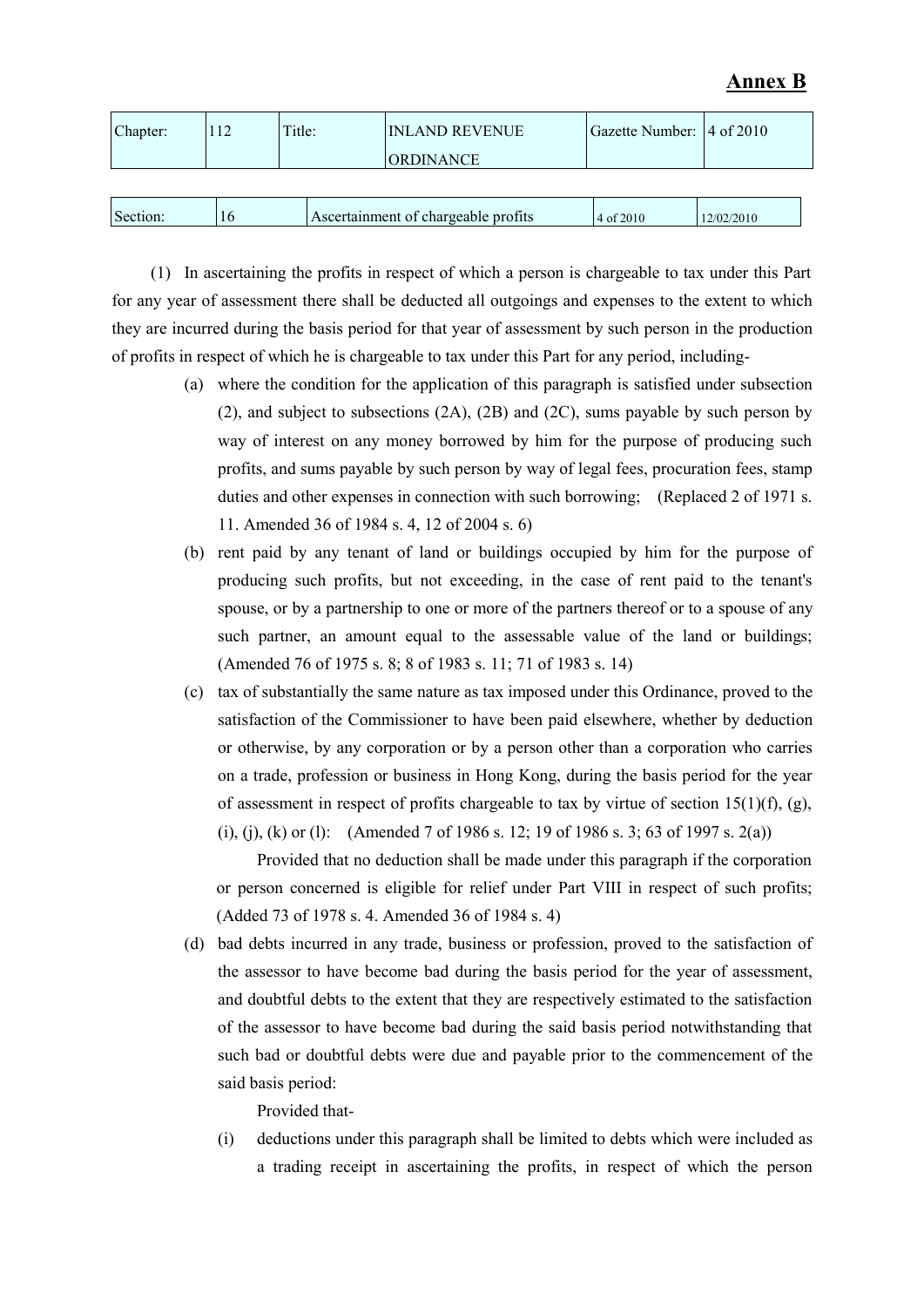claiming the deduction is chargeable to tax under this Part, of the period within which they arose, and debts in respect of money lent, in the ordinary course of the business of the lending of money within Hong Kong, by a person who carries on that business; (Amended 7 of 1986 s. 12)

- (ii) all sums recovered during the said basis period on account of amounts previously allowed in respect of bad or doubtful debts shall for the purposes of this Ordinance be treated as part of the profits of the trade, business or profession for that basis period;
- (e) expenditure incurred in the repair of any premises, plant, machinery, implement, utensil or article employed in the production of such profits;
- (f) expenditure incurred in the replacement of any implement, utensil or article employed in the production of such profits:

Provided that no allowances have been or shall be made under the provisions of Part VI in respect of such implement, utensil or article;

- (g) notwithstanding section 17, a sum expended for the registration of a trade mark or design, or the registration or grant of a patent, used in the trade, profession or business which produces such profits; (Replaced 26 of 1969 s. 14. Amended 52 of 1997 s. 160)
- \*(ga) the payments and expenditure specified in sections 16AA, 16B, 16C, 16E, 16F and 16G as provided therein; (Added 35 of 1965 s. 9. Amended 56 of 1993 s. 9; 31 of 1998 s. 8; 32 of 1998 s. 6)
	- (h) such other deductions as may be prescribed by any rule made under this Ordinance.
- (2) The condition for the application of subsection (1)(a) is satisfied if- (Amended 12 of 2004

s. 6)

- (a) the money has been borrowed by a financial institution;
- (b) the money has been borrowed by a public utility company specified in the Schedule 3 at a rate of interest not exceeding the rate specified by the Financial Secretary by notice in the Gazette; (Amended 17 of 1989 s. 5)
- (c) the money has been borrowed from a person other than a financial institution or an overseas financial institution and the sums payable by way of interest are chargeable to tax under this Ordinance;
- (d) the money has been borrowed from a financial institution or an overseas financial institution; (Replaced 12 of 2004 s. 6)
- (e) the money has been borrowed wholly and exclusively to finance-
	- (i) capital expenditure incurred by the borrower on the provision of-
		- (A) any machinery or plant, where the expenditure qualifies for an allowance under Part VI;
		- (B) any machinery or plant for research and development, where the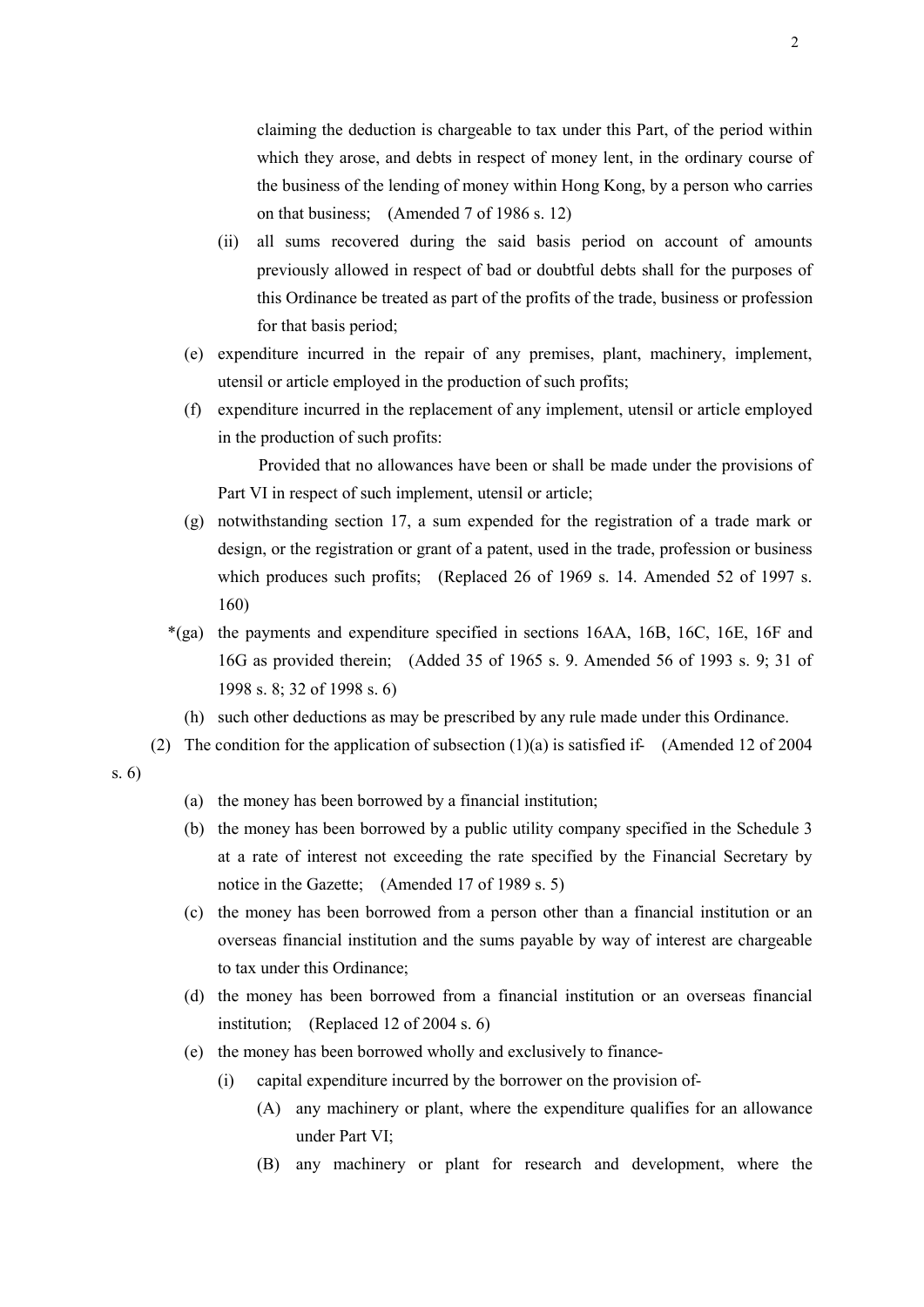expenditure may be deducted under section 16B;

- (C) a prescribed fixed asset (as defined in section 16G(6)), where the expenditure may be deducted under section 16G; or
- (D) any environmental protection machinery (as defined in section 16H(1)), where the expenditure may be deducted under section 16I; or (Replaced 4 of 2010 s. 4)
- (ii) the purchase of trading stock by the borrower, where the trading stock purchased is used by the borrower in the production of profits chargeable to tax under this Part,

and-

- (iii) the lender is not an associate of the borrower; and
- (iv) where the lender is a trustee of a trust estate or a corporation controlled by such a trustee, neither the trustee nor the corporation nor any beneficiary under the trust is the borrower or an associate of the borrower; or (Replaced 12 of 2004 s. 6)
- (f) the borrower is a corporation and the deduction claimed is in respect of interest payable by it-
	- (i) on debentures listed on a stock exchange in Hong Kong or on any other stock exchange recognized by the Commissioner for the purposes of this subparagraph;
	- (ii) on instruments (other than debentures described in subparagraph (i))-
		- (A) issued bona fide and in the course of carrying on business and marketed in Hong Kong or in a major financial centre outside Hong Kong recognized by the Commissioner for the purposes of this sub-subparagraph; or
		- (B) issued pursuant to any agreement or arrangements, where the issue of an advertisement, invitation or document in respect of the agreement or arrangements has been authorized by the Securities and Futures Commission under section 105 of the Securities and Futures Ordinance (Cap 571), and the advertisement, invitation or document has been issued to the public; or
	- (iii) on money borrowed from an associated corporation of the borrower, where the money borrowed in the hands of the associated corporation arises entirely from the proceeds of an issue by the associated corporation of debentures described in subparagraph (i) or of instruments described in subparagraph (ii), in an amount not exceeding the interest payable by the associated corporation to the holders of such debentures or instruments. (Replaced 12 of 2004 s. 6)

(2A) Where-

(a) the condition for the application of subsection  $(1)(a)$  is satisfied under subsection  $(2)(c)$ ,  $(d)$  or  $(e)$ ;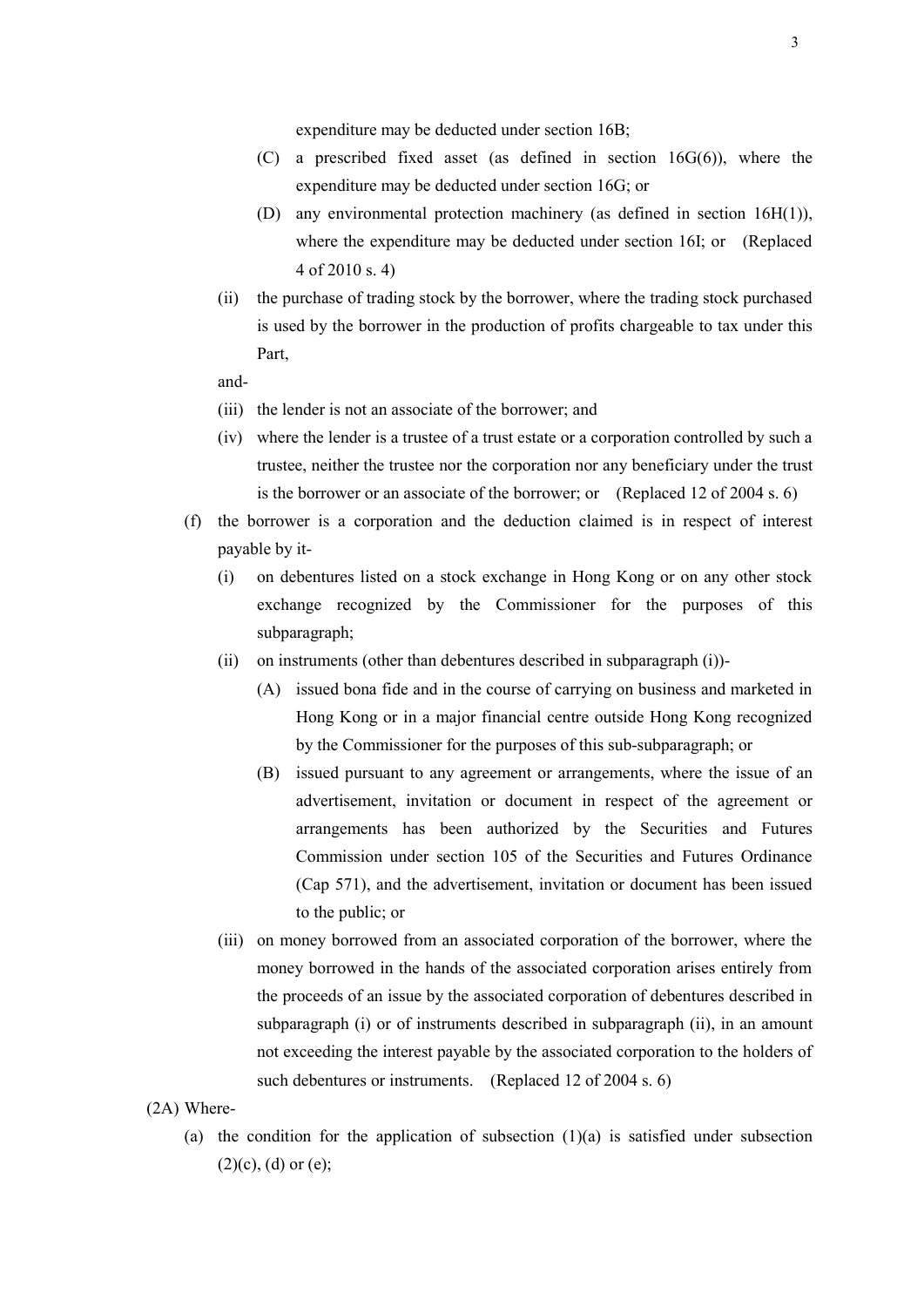- (b) at any time during the basis period of the borrower for the year of assessment concerned, the payment of any sum payable by way of principal or interest in respect of the money borrowed is secured or guaranteed, whether wholly or in part and whether directly or indirectly, by a deposit or loan made by the borrower or an associate of the borrower with or to-
	- (i) the lender or an associate of the lender;
	- (ii) a financial institution or an associate of a financial institution; or
	- (iii) an overseas financial institution or an associate of an overseas financial institution; and
- (c) any sum payable by way of interest on the deposit or loan is not chargeable to tax under this Ordinance,

the amount of the deduction which, but for this subsection and subsections (2B) and (2C), would have been allowed under subsection (1)(a) for the year of assessment concerned in respect of sums payable by the borrower by way of interest on the money borrowed shall be reduced, having regard to the sum payable by way of interest on the deposit or loan, by an amount calculated on such basis as is most reasonable and appropriate in the circumstances of the case. (Added 12 of 2004 s. 6)

- (2B) Where-
	- (a) the condition for the application of subsection  $(1)(a)$  is satisfied under subsection  $(2)(c)$ ,  $(d)$  or  $(e)$ ; and
	- (b) at any time during the basis period of the borrower for the year of assessment concerned, arrangements are in place, whether between the borrower and the lender or otherwise, whereby any sum payable by way of interest on the money borrowed or on any part of the money borrowed is payable, whether directly or through any interposed person, to the borrower or to a person (other than the lender) who is connected with the borrower and in either case the borrower or the person, as the case may be, is not an excepted person as defined in subsection (2E)(c),

the amount of the deduction which, but for this subsection and subsections (2A) and (2C), would have been allowed under subsection (1)(a) for the year of assessment concerned in respect of sums payable by the borrower by way of interest on the money borrowed or on the relevant part of the money borrowed, as the case may be, shall be reduced by an amount calculated in accordance with the following formula-

$$
\frac{A}{B} \times C
$$

where: A means the total number of days during the basis period of the borrower for the year of assessment concerned, at the end of each of which the principal in respect of the money borrowed or in respect of the relevant part of the money borrowed, as the case may be, is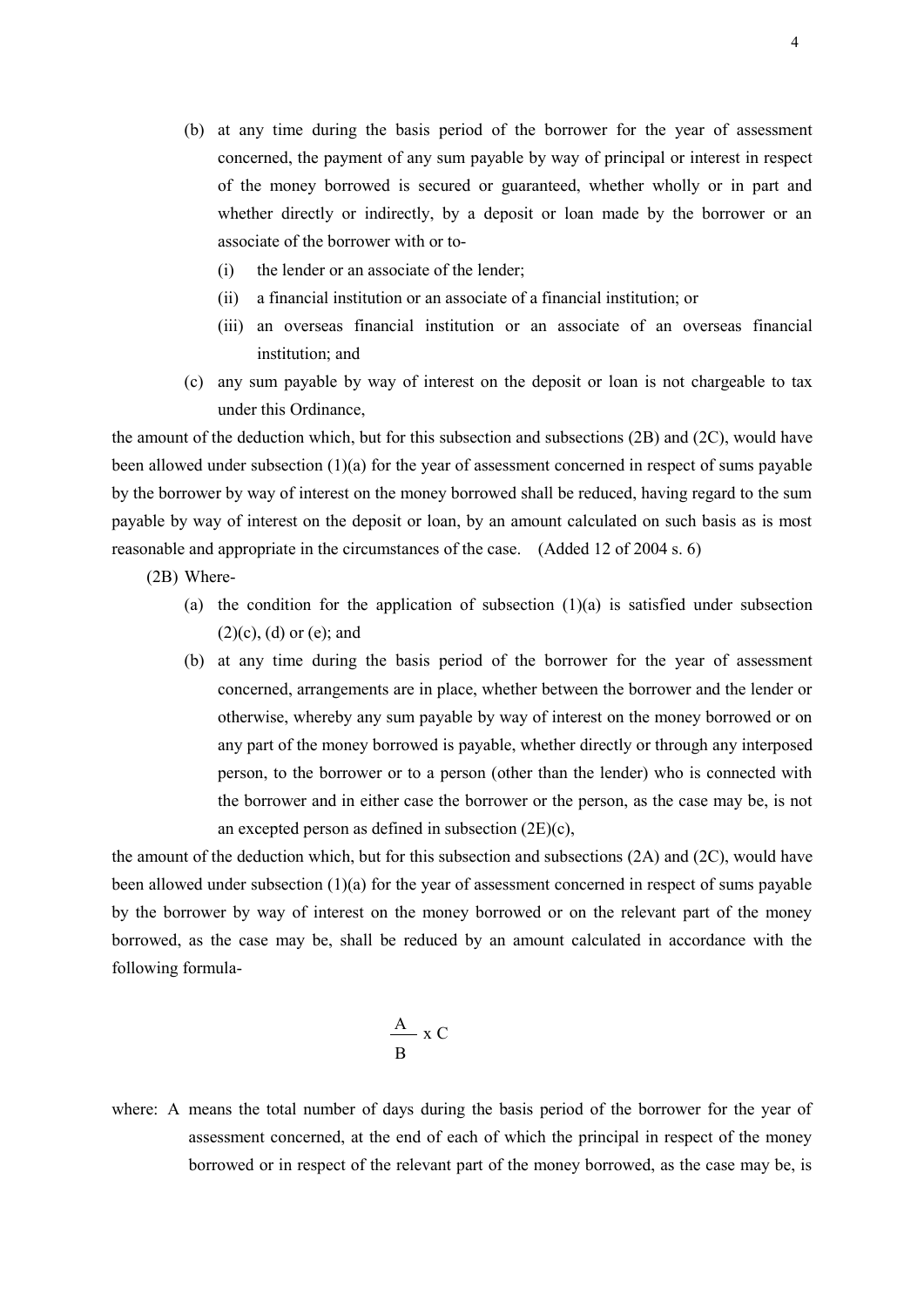outstanding and the arrangements are in place;

- B means the total number of days during the basis period of the borrower for the year of assessment concerned, at the end of each of which the principal in respect of the money borrowed or in respect of the relevant part of the money borrowed, as the case may be, is outstanding; and
- C means the total amount of sums payable by the borrower by way of interest on the money borrowed or on the relevant part of the money borrowed, as the case may be, which, but for this subsection and subsections (2A) and (2C), would have been deductible under subsection  $(1)(a)$  for the year of assessment concerned. (Added 12 of 2004 s. 6)
- (2C) Subject to subsection (2G), where-
	- (a) the condition for the application of subsection  $(1)(a)$  is satisfied under subsection  $(2)(f)$ ; and
	- (b) at any time during the basis period of the borrower for the year of assessment concerned, arrangements are in place, whether between the borrower and the holders of the debentures or instruments concerned or otherwise, whereby any sum payable by way of interest on the debentures or instruments concerned or on any interest in the debentures or instruments concerned is payable, whether directly or through any interposed person, to the borrower or to a person who is connected with the borrower and in either case the borrower or the person, as the case may be, is not an excepted person as defined in subsection (2F)(c),

the amount of the deduction which, but for this subsection and subsections (2A) and (2B), would have been allowed under subsection  $(1)(a)$  for the year of assessment concerned in respect of-

- (c) (where the condition for the application of subsection (1)(a) is satisfied under subsection  $(2)(f)(i)$  or  $(ii)$ ) the sum payable by the borrower by way of interest on the debentures or instruments concerned or on the relevant interest in the debentures or instruments concerned, as the case may be; or
- (d) (where the condition for the application of subsection (1)(a) is satisfied under subsection  $(2)(f)(iii)$ ) the sum payable by the borrower by way of interest on money borrowed from the associated corporation, being money arising entirely from the proceeds of the issue of the debentures or instruments concerned or of the relevant interest in the debentures or instruments concerned, as the case may be,

shall be reduced by an amount calculated in accordance with the following formula-

$$
\frac{X}{Y} \ge Z
$$

where: X means the total number of days during the basis period of the borrower for the year of assessment concerned, at the end of each of which the principal in respect of the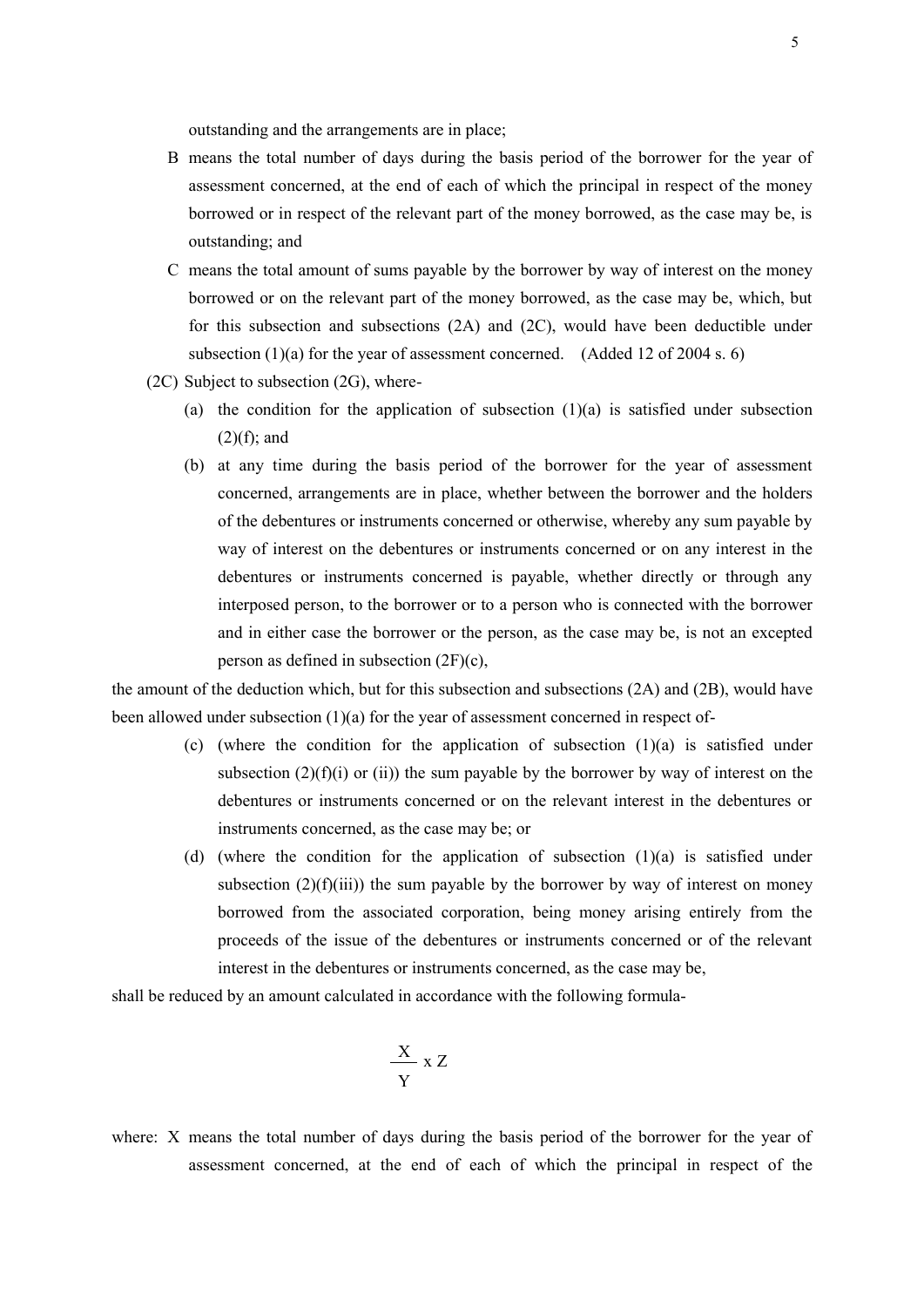debentures or instruments concerned or in respect of the relevant interest in the debentures or instruments concerned, as the case may be, is outstanding and the arrangements are in place;

- Y means the total number of days during the basis period of the borrower for the year of assessment concerned, at the end of each of which the principal in respect of the debentures or instruments concerned or in respect of the relevant interest in the debentures or instruments concerned, as the case may be, is outstanding; and
- Z means the total amount of sums referred to in paragraph (c) or (d), as the case may be, which, but for this subsection and subsections (2A) and (2B), would have been deductible under subsection  $(1)(a)$  for the year of assessment concerned. (Added 12 of 2004 s. 6)

 $(2D)$  For the purposes of subsection  $(2A)$ , if a deposit or loan is made by a trustee of a trust estate or a corporation controlled by such a trustee, the deposit or loan shall be deemed to have been made by each of the trustee, the corporation and the beneficiary under the trust. (Added 12 of 2004 s. 6)

(2E) For the purposes of subsection (2B)-

- (a) any reference in that subsection to any sum payable by way of interest on the money borrowed or on any part of the money borrowed, however described, shall be construed as including a reference to any sum payable by way of principal or interest in respect of any other loan, where the payment of such sum is-
	- (i) secured or guaranteed, whether wholly or in part and whether directly or indirectly, by any sum payable by way of principal or interest in respect of the money borrowed or in respect of any part of the money borrowed; or
	- (ii) conditional, whether wholly or in part and whether directly or indirectly, on the payment of any sum payable by way of principal or interest in respect of the money borrowed or in respect of any part of the money borrowed;
- (b) if any sum payable by way of interest on the money borrowed or on any part of the money borrowed, as construed in accordance with paragraph (a), is payable, whether directly or through any interposed person, to a trustee of a trust estate or a corporation controlled by such a trustee, such sum shall be deemed to be so payable to each of the trustee, the corporation and the beneficiary under the trust; and
- (c) "excepted person" (除外人士) means-
	- (i) a person who is chargeable to tax under this Ordinance in respect of any sum payable by way of interest on the money borrowed or on any part of the money borrowed, as construed in accordance with paragraph (a);
	- (ii) in the case of a person (other than the lender) who is connected with the borrower-
		- (A) a person who is entitled to any sum referred to in subparagraph (i) in the capacity of-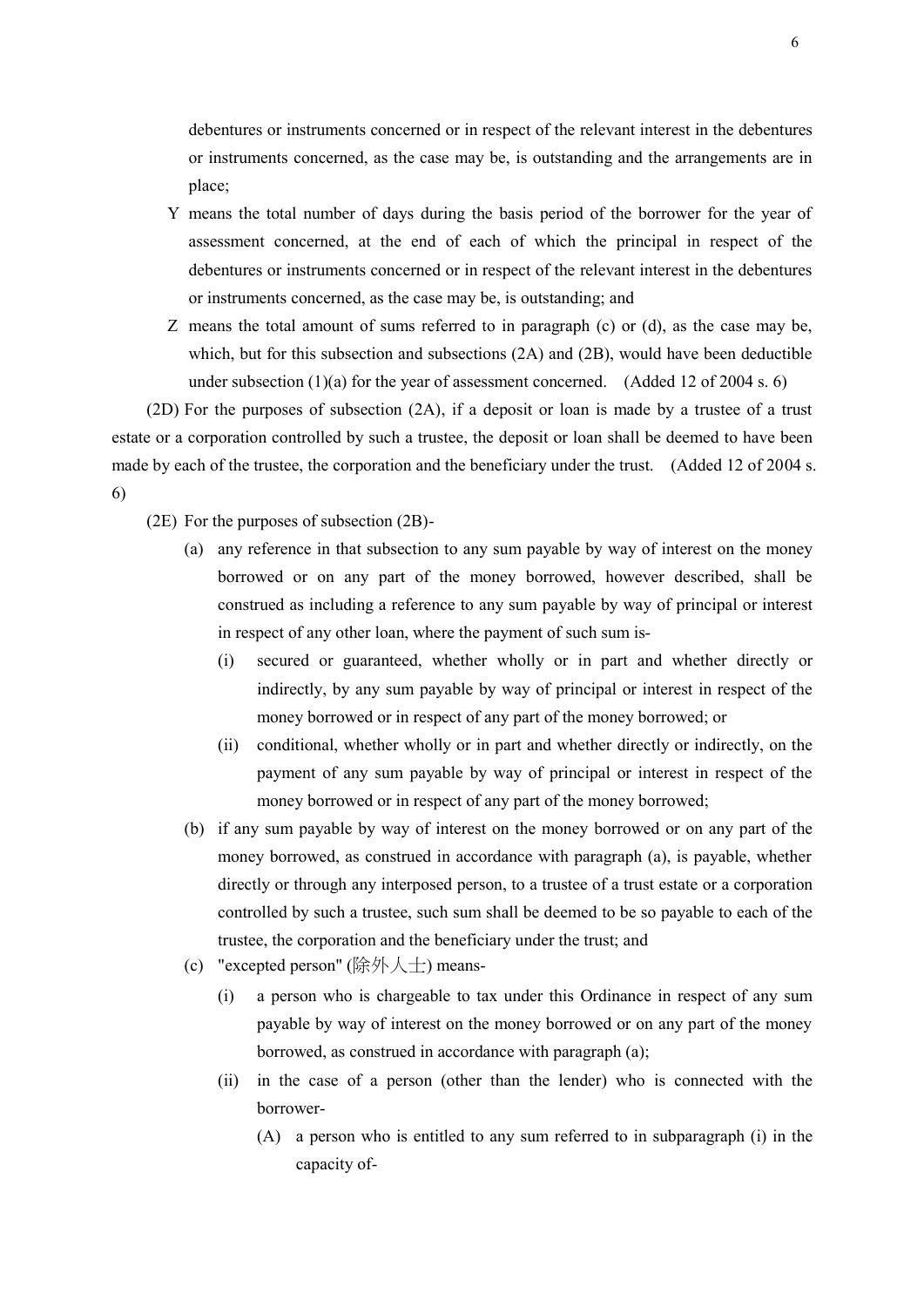- (I) a person acting as a trustee of a trust estate or holding property belonging to others pursuant to the terms of a contract, where the person is not beneficially entitled to the sum in question;
- (II) a beneficiary of a unit trust to which section  $26A(1A)(a)(i)$  or (ii) applies, where the sum in question is payable to a trustee of the unit trust in respect of a specified investment scheme referred to in section  $26A(1A)(b)$ ; or
- (III) a member of a retirement scheme which is either a recognized retirement scheme or a substantially similar retirement scheme established outside Hong Kong, where the Commissioner is satisfied that the latter scheme complies with the requirements of a supervisory authority within an acceptable regulatory regime;
- (B) a public body;
- (C) a body corporate, where the Government owns beneficially more than half in nominal value of the issued share capital of that body corporate for the time being; or
- (D) a financial institution or an overseas financial institution. (Added 12 of 2004 s. 6)
- (2F) For the purposes of subsection (2C)-
	- (a) any reference in that subsection to any sum payable by way of interest on the debentures or instruments concerned or on any interest in the debentures or instruments concerned, however described, shall be construed as including a reference to any sum payable by way of principal or interest in respect of any other loan, where the payment of such sum is-
		- (i) secured or guaranteed, whether wholly or in part and whether directly or indirectly, by any sum payable by way of principal or interest in respect of the debentures or instruments concerned or in respect of any interest in the debentures or instruments concerned; or
		- (ii) conditional, whether wholly or in part and whether directly or indirectly, on the payment of any sum payable by way of principal or interest in respect of the debentures or instruments concerned or in respect of any interest in the debentures or instruments concerned;
	- (b) if any sum payable by way of interest on the debentures or instruments concerned or on any interest in the debentures or instruments concerned, as construed in accordance with paragraph (a), is payable, whether directly or through any interposed person, to a trustee of a trust estate or a corporation controlled by such a trustee, such sum shall be deemed to be so payable to each of the trustee, the corporation and the beneficiary under the trust; and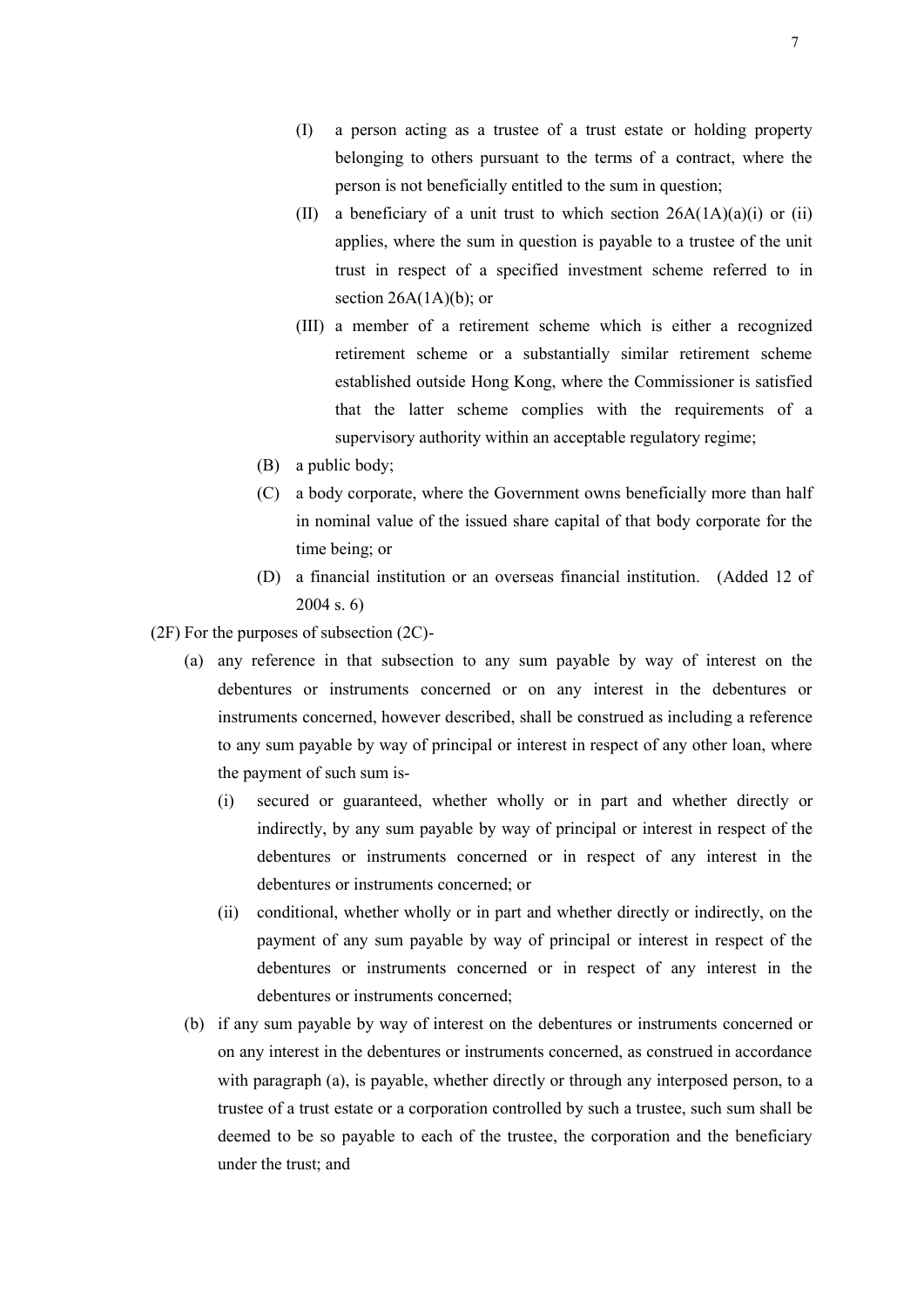- (c) "excepted person" (除外人士) means-
	- (i) a person who is chargeable to tax under this Ordinance in respect of any sum payable by way of interest on the debentures or instruments concerned or on any interest in the debentures or instruments concerned, as construed in accordance with paragraph (a);
	- (ii) in the case of a person who is connected with the borrower-
		- (A) a person who is entitled to any sum referred to in subparagraph (i) in the capacity of-
			- (I) a person acting as a trustee of a trust estate or holding property belonging to others pursuant to the terms of a contract, where the person is not beneficially entitled to the sum in question;
			- (II) a beneficiary of a unit trust to which section  $26A(1A)(a)(i)$  or (ii) applies, where the sum in question is payable to a trustee of the unit trust in respect of a specified investment scheme referred to in section  $26A(1A)(b)$ ; or
			- (III) a member of a retirement scheme which is either a recognized retirement scheme or a substantially similar retirement scheme established outside Hong Kong, where the Commissioner is satisfied that the latter scheme complies with the requirements of a supervisory authority within an acceptable regulatory regime;
		- (B) a public body;
		- (C) a body corporate, where the Government owns beneficially more than half in nominal value of the issued share capital of that body corporate for the time being; or
		- (D) a financial institution or an overseas financial institution. (Added 12 of 2004 s. 6)

(2G) Subsection (2C) shall not apply where under the relevant arrangements, the relevant sum payable by way of interest on the debentures or instruments concerned or on any interest in the debentures or instruments concerned is payable to a market maker who, in the ordinary course of conduct of his trade, profession or business in respect of market making, holds such debentures or instruments or such interest for the purpose of providing liquidity thereof. (Added 12 of 2004 s. 6)

(2H) In subsection (2G), "market maker" (市場莊家) means a person who-

- (a) is licensed or registered for dealing in securities under the Securities and Futures Ordinance (Cap 571) or authorized to do so by a regulatory authority in a major financial centre outside Hong Kong recognized by the Commissioner for the purposes of subsection  $(2)(f)(ii)(A);$
- (b) in the ordinary course of conduct of his trade, profession or business in respect of market making holds himself out as being willing to buy and sell securities for his own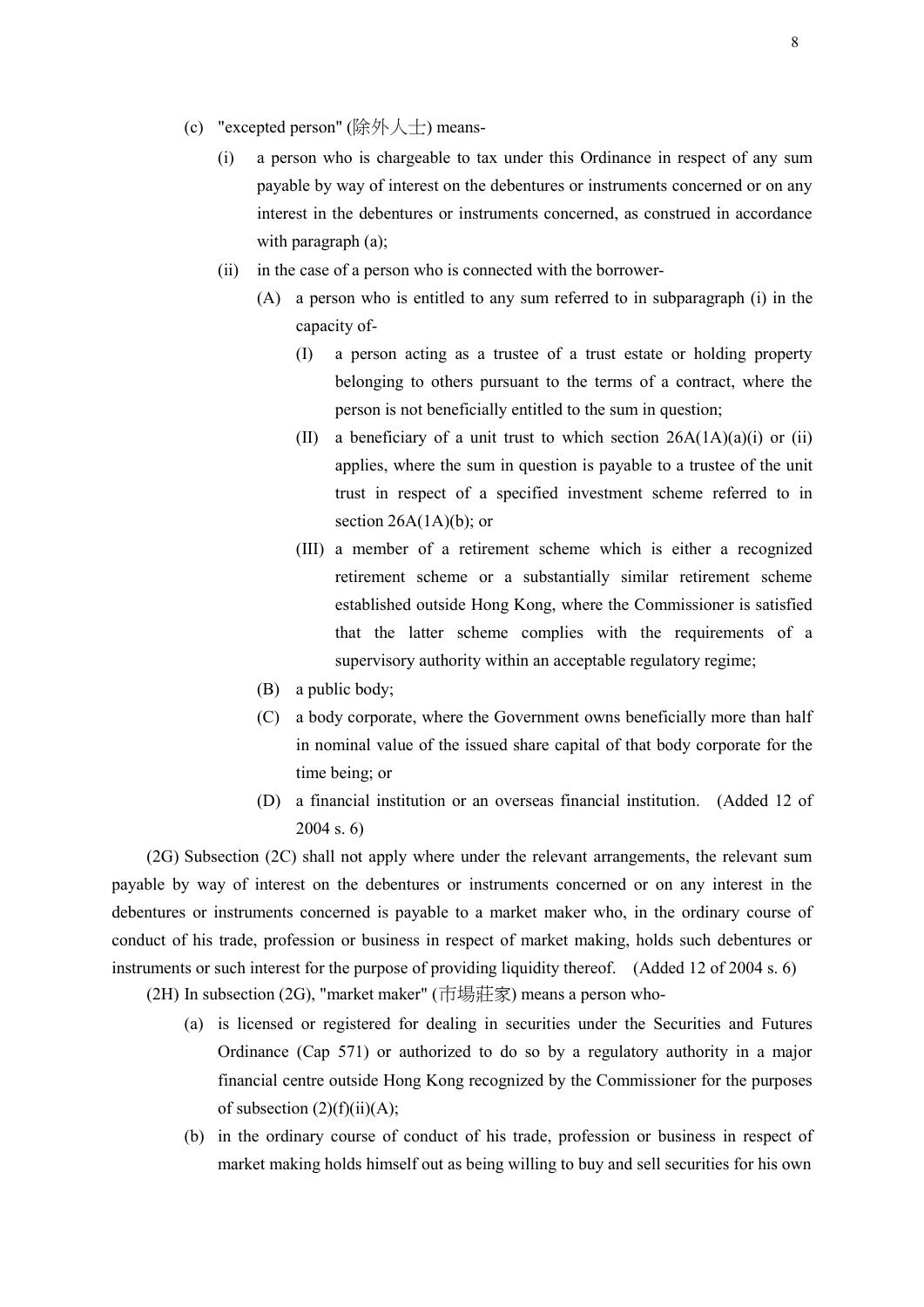account and on a regular basis; and

(c) is actively involved in market making in securities issued by a wide range of unrelated institutions. (Added 12 of 2004 s. 6)

(3) In this section- (Amended 12 of 2004 s. 6)

"associate" (相聯者), in relation to a person, means-

- (a) where the person is a natural person-
	- (i) a relative of the person;
	- (ii) a partner of the person and any relative of that partner;
	- (iii) a partnership in which the person is a partner;
	- (iv) any corporation controlled by the person, by a partner of the person or by a partnership in which the person is a partner;
	- (v) an director or principal officer of any such corporation as is referred to in subparagraph (iv);
- (b) where the person is a corporation-
	- (i) any associated corporation;
	- (ii) any person who controls the corporation and any partner of such person, and, where either such person is a natural person, any relative of such person;
	- (iii) any director or principal officer of that corporation or of any associated corporation and any relative of any such director or officer;
	- (iv) any partner of the corporation and, where such partner is a natural person, any relative of such partner;
- (c) where the person is a partnership-
	- (i) any partner of the partnership and where such partner is a partnership any partner of that partnership, any partner with the partnership in any other partnership and where such partner is a partnership any partner of that partnership and where any partner of, or with, or in any of the partnerships mentioned in this subparagraph is a natural person, any relative of such partner;
	- (ii) any corporation controlled by the partnership or by any partner thereof or, where such a partner is a natural person, any relative of such partner;
	- (iii) any corporation of which any partner is a director or principal officer;
- (iv) any director or principal officer of a corporation referred to in subparagraph (ii); "associated corporation" (相聯法團), in relation to a person, means-
	- (a) a corporation over which the person has control;
	- (b) if the person is a corporation-
		- (i) a corporation which has control over the person; or
		- (ii) a corporation which is under the control of the same person as is the first-mentioned person;

"beneficiary under the trust" (信託的受益人) means any person who benefits or is capable (whether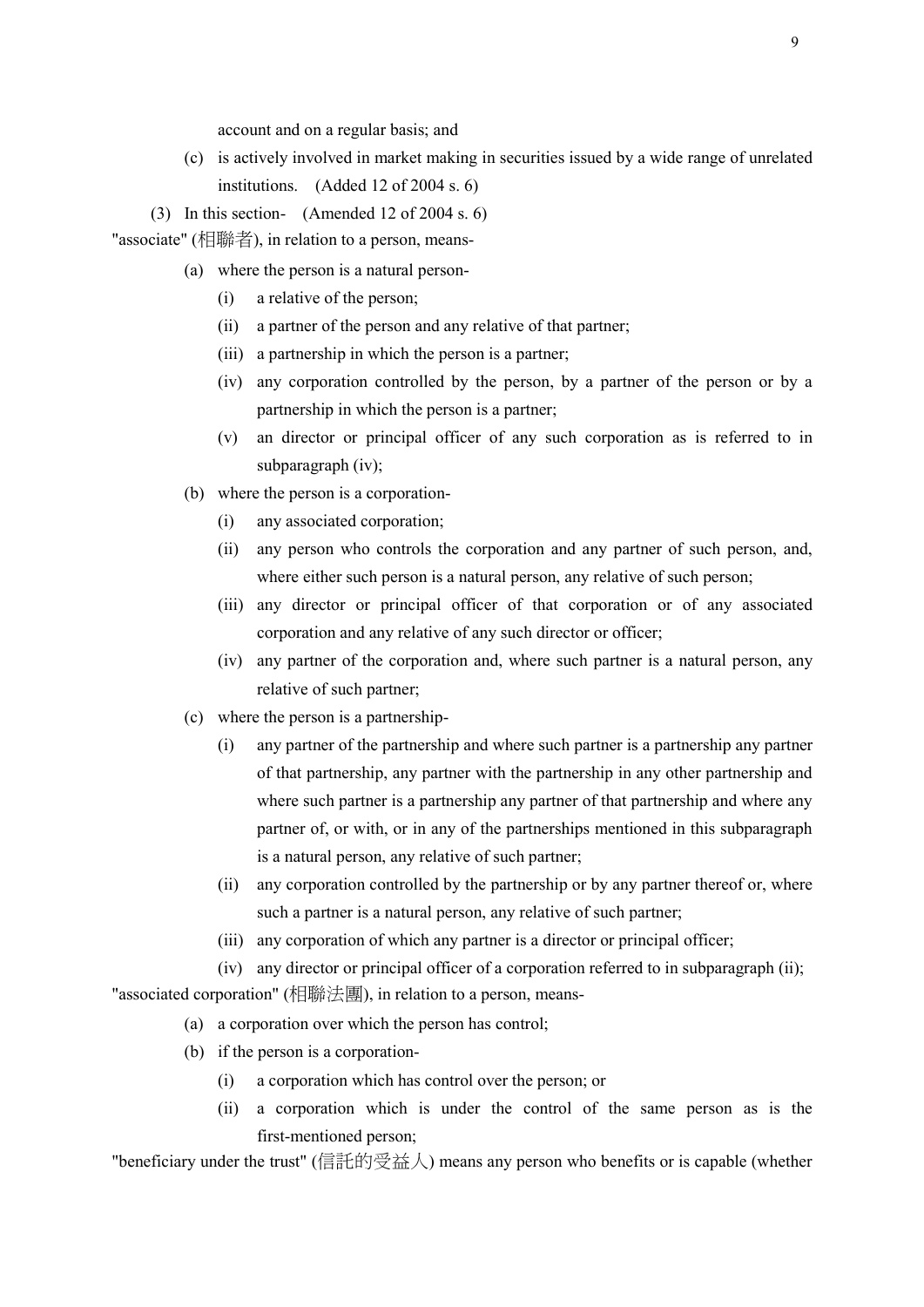by the exercise of a power of appointment or otherwise) of benefiting under a trust estate, either directly or through any interposed person, or who is able or might reasonably be expected to be able, whether directly or indirectly, to control the activities of the trust estate or the application of its corpus or income;

"overseas financial institution" (海外財務機構) means a person carrying on the business of banking or deposit-taking outside Hong Kong other than a person whom the Commissioner has, in accordance with the powers vested in him by subsection (4), determined shall not be recognized for the purposes of this section as an overseas financial institution; (Amended 12 of 2004 s. 6)

"principal officer" (主要職員) means-

- (a) a person employed by a corporation who, either alone or jointly with one or more other persons, is responsible under the immediate authority of the directors for the conduct of the business of the corporation; or
- (b) a person so employed who, under the immediate authority of a director of the corporation or a person to whom paragraph (a) applies, exercises managerial functions in respect of the corporation;
- "relative" (親屬) means the spouse, parent, child, brother or sister of the relevant person, and, in deducing such a relationship, an adopted child shall be deemed to be a child both of the natural parents and the adopting parent and a step child to be the child of both the natural parents and of any step parent. (Replaced 63 of 1997 s. 2)
	- (3A) In this section-
		- (a) a corporation shall be regarded as being controlled by a person if the person has the power to secure-
			- (i) by means of the holding of shares or the possession of voting power in or in relation to that or any other corporation; or
			- (ii) by virtue of any power conferred by the articles of association or any other document regulating that or any other corporation,

that the affairs of the first-mentioned corporation are conducted in accordance with his wishes; and

(b) a person (other than a corporation) shall be regarded as being controlled by another person if the first-mentioned person is accustomed or under an obligation, whether express or implied, and whether or not enforceable or intended to be enforceable by legal proceedings, to act, in relation to his investment or business affairs, in accordance with the directions, instructions or wishes of that other person. (Added 12 of 2004 s. 6)

(3B) In this section, a person shall be regarded as being connected with a borrower if the person

is-

- (a) an associated corporation of the borrower;
- (b) a person (other than a corporation)-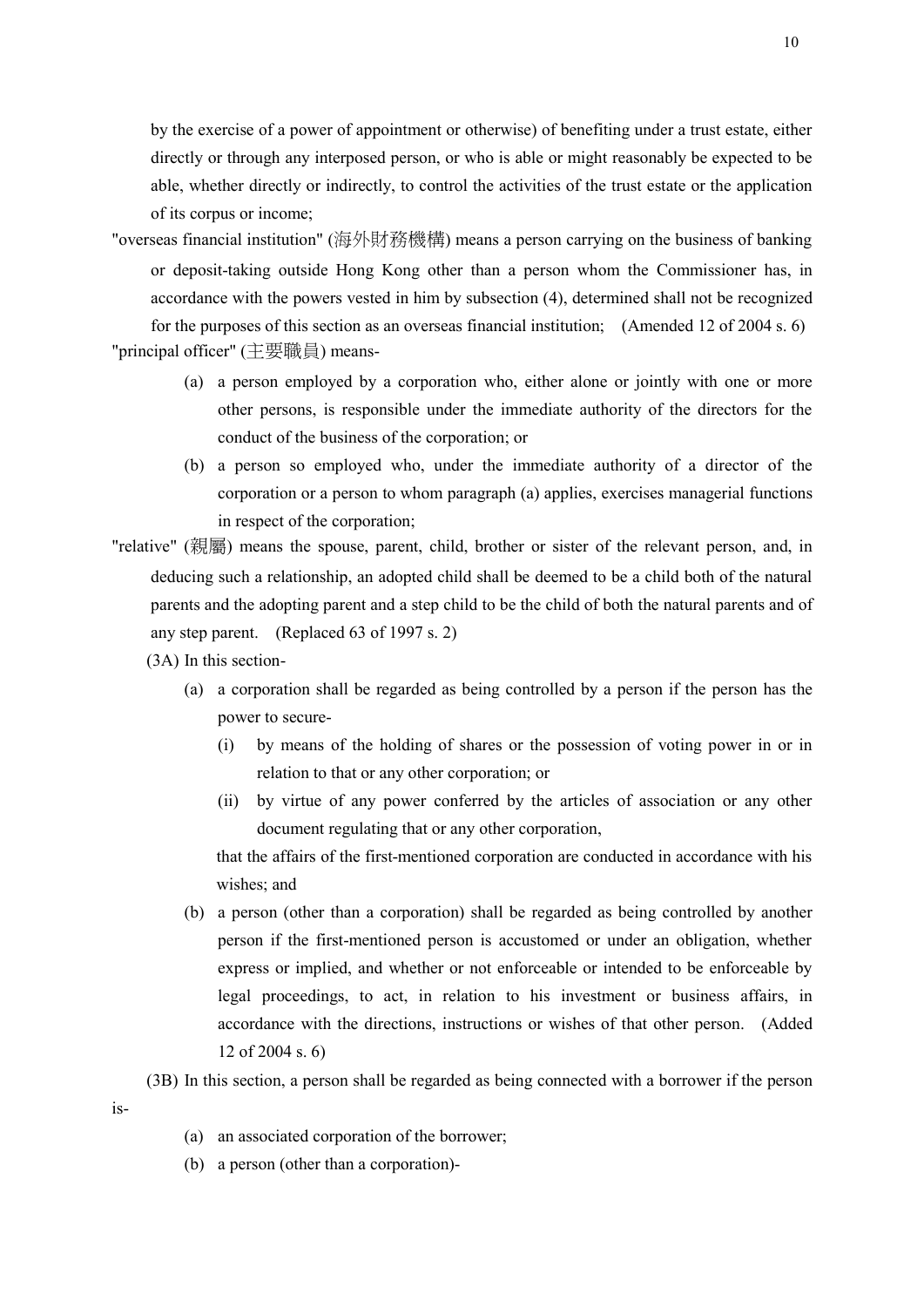- (i) who controls the borrower;
- (ii) who is controlled by the borrower; or
- (iii) who is under the control of the same person as is the borrower. (Added 12 of 2004 s. 6)

(4) The Commissioner may for the purposes of this section determine that a person shall not be recognized as an overseas financial institution if he is of the opinion that that person's banking or deposit-taking business is not adequately supervised by a supervisory authority. (Added 36 of 1984 s. 4. Amended 12 of 2004 s. 6)

(5) The amendments to this section effected by the Inland Revenue (Amendment) Ordinance 1984 (36 of 1984) shall not have the effect of disallowing any deduction under subsection (1)(a) which could lawfully have been made immediately prior to the coming into force of that Ordinance where the deduction is in respect of sums payable prior to 1 April 1984. (Added 36 of 1984 s. 4. Amended 7 of 1986 s. 4)

 $(5A)$  The amendments made to this section by section  $6(a)$ ,  $(b)$ ,  $(c)$ ,  $(d)$ ,  $(e)$  and  $(f)$  of the Inland Revenue (Amendment) Ordinance 2004 (12 of 2004) ("the Amendment Ordinance") do not apply to sums described in subsection (1)(a) which were incurred-

- (a) before the commencement# of the Amendment Ordinance;
- (b) under a transaction which was the subject of an application for advance clearance made to the Commissioner before 1 April 1998, and the Commissioner has before the commencement# of the Amendment Ordinance expressed the opinion that the transaction would not fall within the terms of section 61A; or
- (c) under an arrangement which was the subject of an application made to the Commissioner under section 88A, and the Commissioner has before the commencement# of the Amendment Ordinance made a ruling under that section that the arrangement would not fall within the terms of section 61A. (Added 12 of 2004 s. 6)

(6) The Chief Executive in Council may, by notice in the Gazette, amend Schedule 3. (Added 17 of 1989 s. 5. Amended 12 of 1999 s. 3)

 $\mathcal{L}_\mathcal{L} = \{ \mathcal{L}_\mathcal{L} = \{ \mathcal{L}_\mathcal{L} = \{ \mathcal{L}_\mathcal{L} = \{ \mathcal{L}_\mathcal{L} = \{ \mathcal{L}_\mathcal{L} = \{ \mathcal{L}_\mathcal{L} = \{ \mathcal{L}_\mathcal{L} = \{ \mathcal{L}_\mathcal{L} = \{ \mathcal{L}_\mathcal{L} = \{ \mathcal{L}_\mathcal{L} = \{ \mathcal{L}_\mathcal{L} = \{ \mathcal{L}_\mathcal{L} = \{ \mathcal{L}_\mathcal{L} = \{ \mathcal{L}_\mathcal{$ 

(Replaced 28 of 1964 s. 7. Amended 35 of 1965 s. 9; 12 of 2004 s. 6)

#### **Notes:**

- **\* The amendment made by Ord. No. 31 of 1998 to section 16(1)(ga) applies in relation to the year of assessment commencing on 1 April 2000 and to all subsequent years of assessment. (31 of 1998 s. 2(2); L.N. 175 of 2000)**
- **# Commencement date: 25 June 2004.**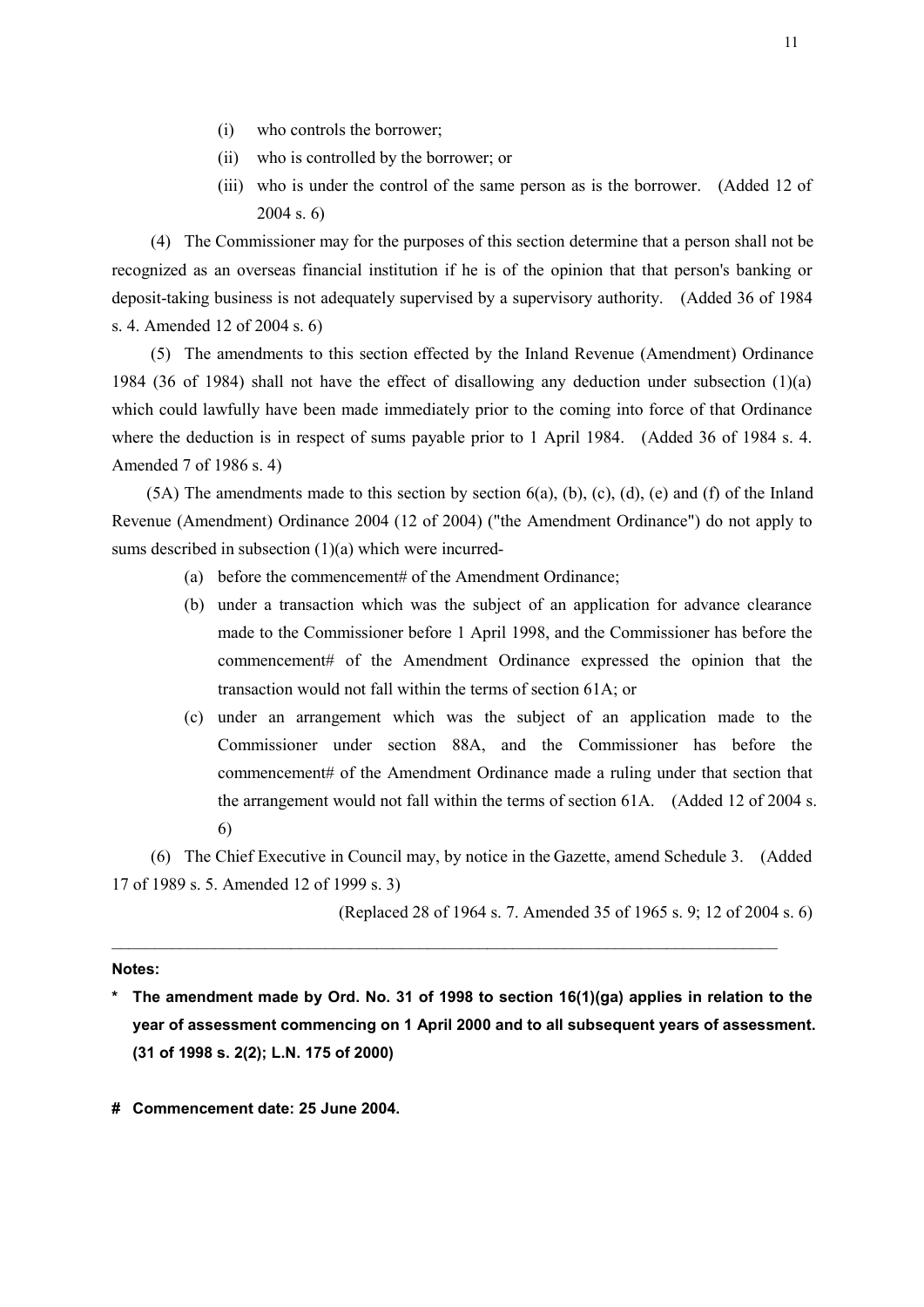| Chapter: | <b>INLAND REVENUE ORDINANCE Gazette</b> |               | Version Datel |
|----------|-----------------------------------------|---------------|---------------|
|          |                                         | <i>Number</i> |               |

| Section: | 16H | Definitions and general provisions           | 21 of 2008 | 27/06/2008 |
|----------|-----|----------------------------------------------|------------|------------|
|          |     | applicable to this section and sections 16I. |            |            |
|          |     | 16J and 16K                                  |            |            |

(1) In this section and sections 16I, 16J and 16K—

"building or structure" (建築物或構築物) means—

- (a) any commercial building or structure as defined in section 40(1); or
- (b) any industrial building or structure as defined in section 40(1);

"capital expenditure" (資本開支) has the meaning assigned to it by section 40(1);

\*"commencement date" (生效日期) means the date on which section 16I comes into operation;

"environmental protection facility" (環保設施) means—

- (a) any environmental protection machinery; or
- (b) any environmental protection installation;

"environmental protection installation" (環保裝置) means any installation, or part of any installation, that is specified in Part 2 of Schedule 17 and forms a building or structure;

"environmental protection machinery" (環保機械)—

- (a) means any machinery or plant that is specified in Part 1 of Schedule 17; but
- (b) does not include any machinery or plant in which any person holds rights as a lessee under a lease;

"relevant interest" (有關權益) has the meaning assigned to it by section 40(1);

"relevant proceeds of sale" (有關售賣得益), in relation to an environmental protection facility in respect of which a deduction has been allowed under section 16I, means—

- (a) if section 16I(4) does not apply, the proceeds of sale of the facility; or
- (b) if section 16I(4) applies, such part of the proceeds of sale of the facility as is proportionate to the extent to which the deduction has been allowed;

"residue of expenditure" (開支剩餘額) has the meaning assigned to it by section 40(1);

"specified capital expenditure" (指明資本開支)—

- (a) means any capital expenditure incurred on—
	- (i) the provision of any environmental protection machinery; or
	- (ii) the construction of any environmental protection installation; but
- (b) does not include—
	- (i) any capital expenditure that may be deducted under any other section of this Part; or
	- (ii) any capital expenditure incurred under a hire-purchase agreement;

"unallowed amount" (未獲容許扣除款額), in relation to an environmental protection installation in respect of which a deduction has been allowed under section 16I and which is subsequently sold, means—

- (a) if section 16I(4) does not apply, the amount of specified capital expenditure incurred in relation to the installation that is still unallowed as at the time of the sale; or
- (b) if section 16I(4) applies, such part of the amount referred to in paragraph (a) as is proportionate to the extent to which the deduction has been allowed.
- (2) In this section and section 16K—
	- (a) a reference to capital expenditure incurred on the provision of any environmental protection machinery or any machinery or plant includes capital expenditure incurred on alterations to an existing building incidental to the installation of that environmental protection machinery or that machinery or plant, as the case may be; and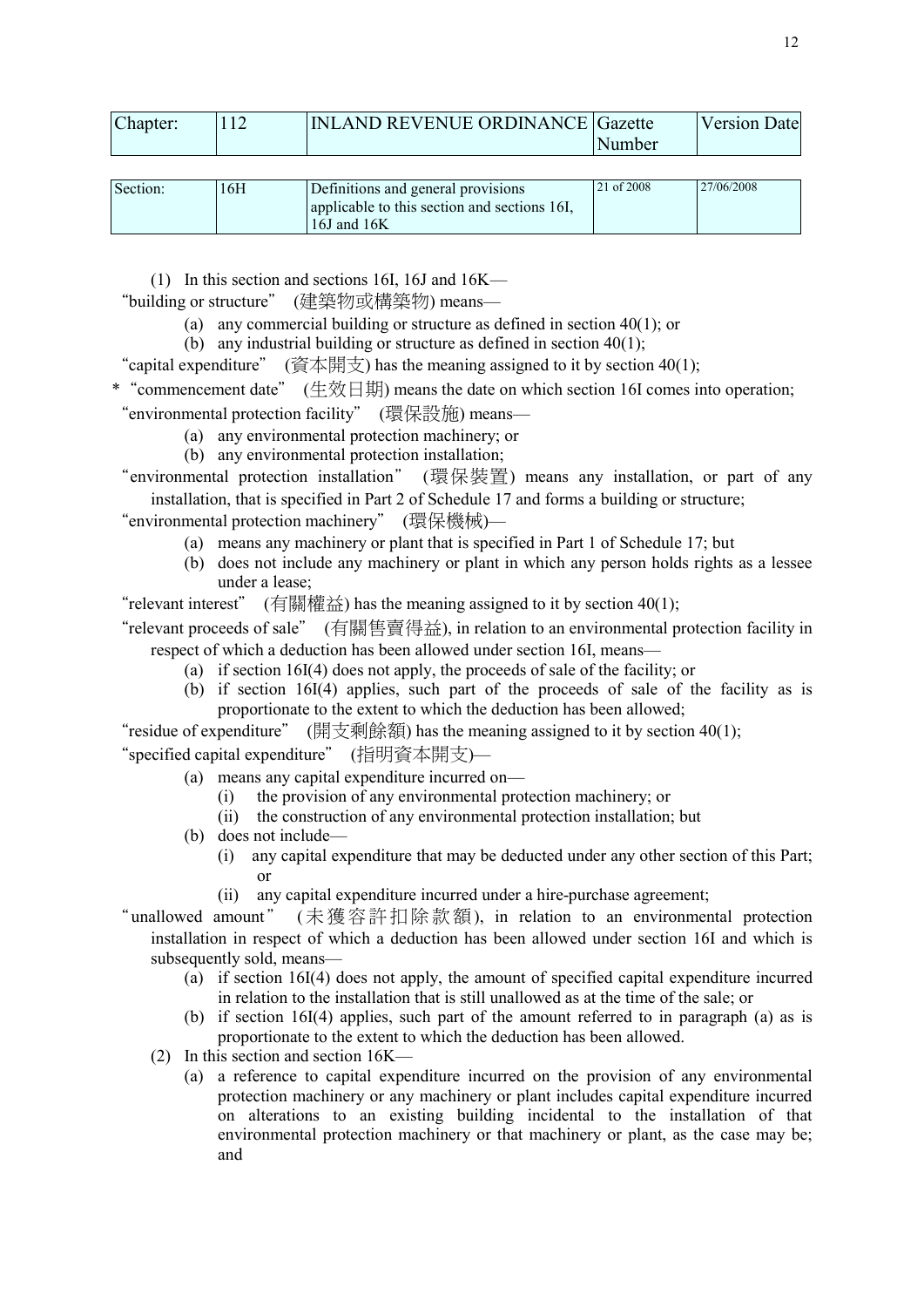(b) a reference to capital expenditure incurred on the construction of any environmental protection installation or any building or structure does not include any expenditure incurred on the acquisition of, or of rights in or over, any land.

(3) The Secretary for Financial Services and the Treasury may, after consultation with the Director of Environmental Protection, by notice published in the Gazette, amend Schedule 17.

(Added 21 of 2008 s. 4)

#### $\mathcal{L}_\text{max} = \frac{1}{2} \sum_{i=1}^n \mathcal{L}_\text{max}(\mathbf{x}_i - \mathbf{y}_i)$ **Note:**

#### **\* Commencement date: 27 June 2008.**

| Chapter: | 112 <sup>7</sup> | <b>INLAND REVENUE ORDINANCE Gazette</b>                                                                        |            | <b>Version Datel</b> |
|----------|------------------|----------------------------------------------------------------------------------------------------------------|------------|----------------------|
|          |                  |                                                                                                                | Number     |                      |
|          |                  |                                                                                                                |            |                      |
| Section: | 16I              | Deductions for specified capital expenditure<br>incurred in relation to environmental<br>protection facilities | 21 of 2008 | 27/06/2008           |

(1) Notwithstanding section 17, this section applies in ascertaining the profits from any trade, profession or business in respect of which a person is chargeable to tax under this Part for any year of assessment (referred to in this section as "that year of assessment").

(2) Any specified capital expenditure incurred by the person during the basis period for that year of assessment in relation to any environmental protection machinery shall be deducted.

(3) Any specified capital expenditure incurred by the person during the basis period for that year of assessment in relation to any environmental protection installation shall be deducted as follows—

- (a) 20% shall be deducted for that year of assessment; and
- (b) the remaining part shall be deducted by 4 equal amounts, one for each of the next succeeding 4 years of assessment, so long as the installation has not been sold at the end of the basis period for the year of assessment concerned.

(4) If an environmental protection facility is used partly in the production of profits chargeable to tax under this Part and partly for any other purposes, the amount that shall be deducted under subsection (2) or (3) is the amount of specified capital expenditure that is proportionate to the extent of the use of the facility in the production of those profits.

(5) A person is not entitled to the allowances under Part VI in respect of any specified capital expenditure if a deduction for any part of the expenditure is allowed under this section.

(6) For the purposes of this section, any specified capital expenditure incurred for the purposes of a trade, profession or business by a person about to carry on the trade, profession or business shall be treated as if it had been incurred by that person on the first day on which he carries on the trade, profession or business.

(Added 21 of 2008 s. 4)

| Chapter: | <b>INLAND REVENUE ORDINANCE Gazette</b> |         | Version Datel |
|----------|-----------------------------------------|---------|---------------|
|          |                                         | ⊥Number |               |

| Section: | 16 <sub>J</sub> | Proceeds of sale of environmental protection | $121$ of 2008 | 27/06/2008 |
|----------|-----------------|----------------------------------------------|---------------|------------|
|          |                 | facilities to be treated as trading receipts |               |            |

(1) This section applies notwithstanding the exclusion relating to the sale of capital assets in section 14.

(2) If any environmental protection machinery in respect of which a deduction has been allowed under section 16I in ascertaining the profits from a trade, profession or business is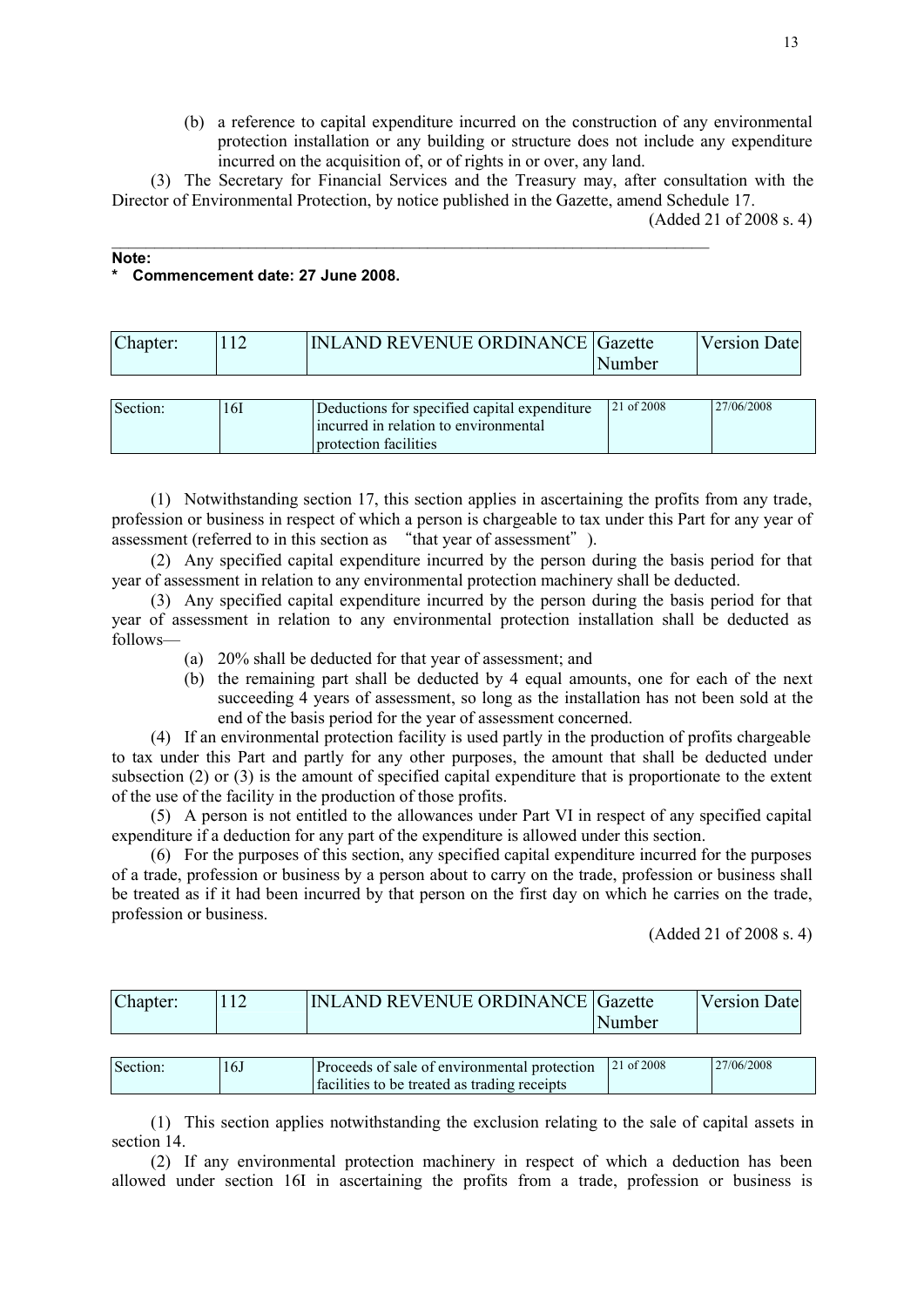subsequently sold, the relevant proceeds of sale shall, to the extent that they are not chargeable to tax under any other section of this Part and do not exceed the amount of the deduction, be treated as a trading receipt of the trade, profession or business, arising in or derived from Hong Kong and accruing—

- (a) at the time of the sale; or
- (b) if the sale occurs on or after the date on which the trade, profession or business is permanently discontinued, immediately before the date of discontinuance.

(3) If any environmental protection installation in respect of which a deduction has been allowed under section 16I in ascertaining the profits from a trade, profession or business is subsequently sold—

- (a) if there is an unallowed amount that exceeds the relevant proceeds of sale, the excess shall be deducted for the year of assessment in the basis period for which the sale occurs;
- (b) if there is an unallowed amount but the relevant proceeds of sale exceed that amount, the excess shall, to the extent that it is not chargeable to tax under any other section of this Part and does not exceed the amount of the deduction, be treated as a trading receipt of the trade, profession or business, arising in or derived from Hong Kong and accruing—
	- (i) at the time of the sale; or
	- (ii) if the sale occurs on or after the date on which the trade, profession or business is permanently discontinued, immediately before the date of discontinuance; or
- (c) if there is not an unallowed amount, the relevant proceeds of sale shall, to the extent that they are not chargeable to tax under any other section of this Part and do not exceed the amount of the deduction, be treated as a trading receipt of the trade, profession or business, arising in or derived from Hong Kong and accruing—
	- (i) at the time of the sale; or
	- (ii) if the sale occurs on or after the date on which the trade, profession or business is permanently discontinued, immediately before the date of discontinuance.

(4) If, in relation to the sale of an environmental protection facility as referred to in subsection  $(2)$  or  $(3)$ —

- (a) the buyer is a person over whom the seller has control;
- (b) the seller is a person over whom the buyer has control;
- (c) both the seller and the buyer are persons over both of whom some other person has control; or
- (d) the sale is between a husband and his wife, not being a wife living apart from her husband,

the Commissioner shall, if he is of the opinion that the sale price of the facility does not represent its true market value at the time of the sale, determine such true market value, and the amount so determined shall, for the purposes of subsection (2) or (3), as the case may be, be treated as the proceeds of that sale.

(5) For the purposes of subsections (2) and (3), if an environmental protection facility in respect of which a deduction has been allowed to a person under section 16I is subsequently destroyed—

- (a) the facility shall be treated as if it had been sold immediately before the destruction; and
- (b) any insurance money or other compensation of any description received by the person in respect of the destruction and any money received by him in respect of the remains of the facility shall be treated as the proceeds of that sale.

(6) For the purposes of this section, a reference to the time of the sale, in relation to an environmental protection facility, shall be construed as a reference to the time of completion of the sale of the facility, or the time when possession of the facility is given, whichever is the earlier.

(Added 21 of 2008 s. 4)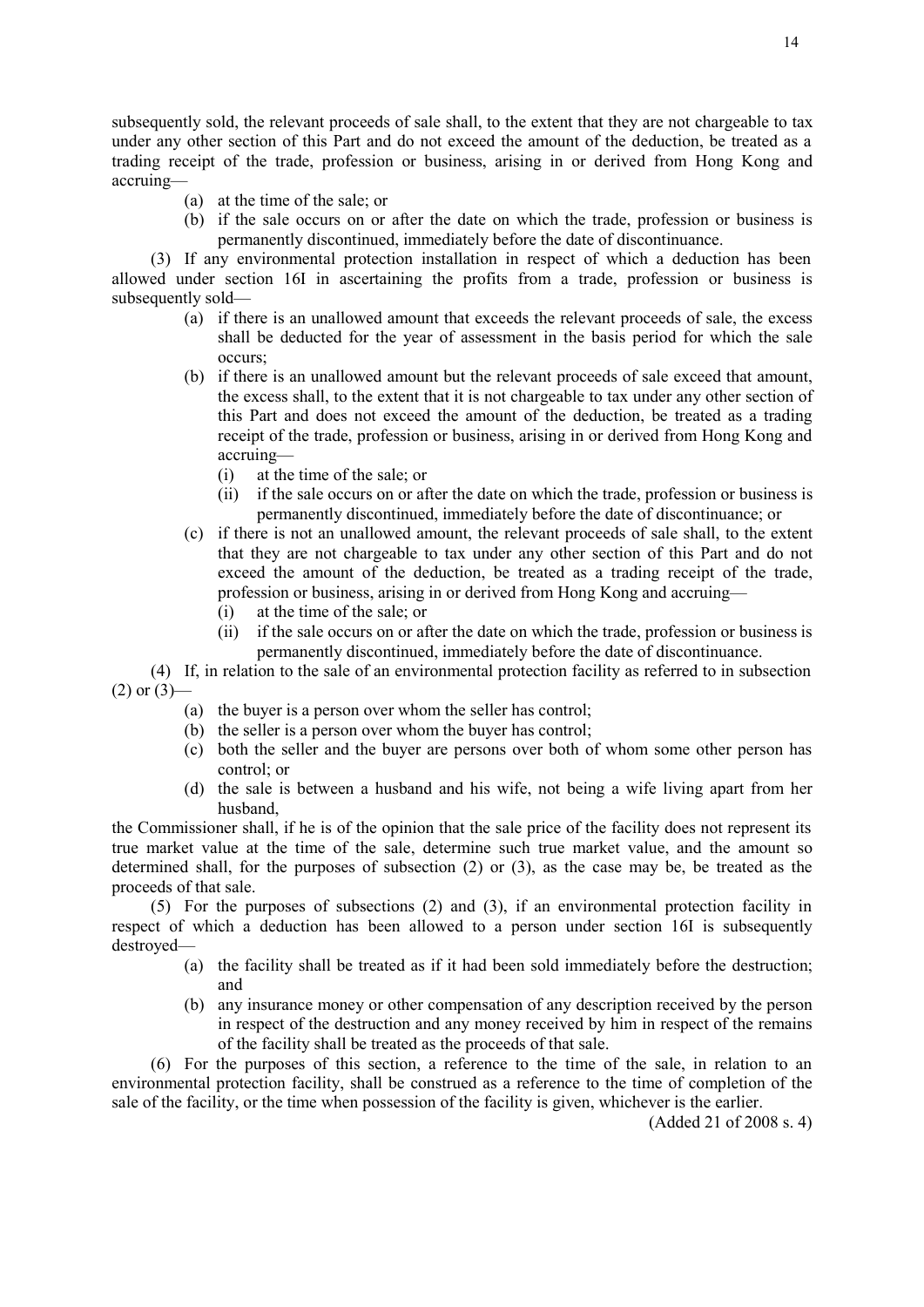| Chapter: | <b>INLAND REVENUE ORDINANCE Gazette</b> |        | <b>Version Date</b> |
|----------|-----------------------------------------|--------|---------------------|
|          |                                         | Number |                     |
|          |                                         |        |                     |

| Section: | ОK | Environmental protection facilities owned as<br>at commencement date | 21 of 2008 | 27/06/2008 |
|----------|----|----------------------------------------------------------------------|------------|------------|
|          |    |                                                                      |            |            |

(1) Subject to subsection (7), if, immediately before the commencement date, a person owned and had in use any machinery or plant that is environmental protection machinery, that person shall, for the purposes of section 16I, be deemed to have incurred, on the commencement date, specified capital expenditure in relation to that machinery or plant.

(2) Subject to subsection (7), if, immediately before the commencement date, a person owned and had in use any machinery or plant that would otherwise have qualified as environmental protection machinery but for the fact that that machinery or plant does not comply with the registration or other requirements under Part 1 of Schedule 17, that person shall, for the purposes of section 16I, be deemed to have incurred specified capital expenditure in relation to that machinery or plant on the date on which the registration or other requirements are complied with.

(3) The specified capital expenditure deemed to have been incurred by a person in relation to any machinery or plant under subsection (1) or (2) shall be the capital expenditure incurred on the provision of that machinery or plant reduced by the aggregate of—

- (a) the amount of the initial allowances, if any, under section  $37(1)$ ,  $37A(1)$  or  $39B(1)$ ; and
- (b) the amount of the annual allowances, if any, under section  $37(2)$ ,  $37A(3)$  or  $39B(2)$ ,

made to the person in respect of the capital expenditure in all prior years of assessment.

- (4) Subject to subsection (7), if—
	- (a) immediately before the commencement date, a person is entitled to an interest in any building or structure that is an environmental protection installation; and
	- (b) that interest is the relevant interest in relation to the capital expenditure incurred on the construction of that building or structure,

that person shall, for the purposes of section 16I, be deemed to have incurred, on the commencement date, specified capital expenditure in relation to that building or structure.

- (5) Subject to subsection (7), if—
	- (a) immediately before the commencement date, a person is entitled to an interest in any building or structure that would otherwise have qualified as an environmental protection installation but for the fact that that building or structure does not comply with the registration requirement under Part 2 of Schedule 17; and
	- (b) that interest is the relevant interest in relation to the capital expenditure incurred on the construction of that building or structure,

that person shall, for the purposes of section 16I, be deemed to have incurred specified capital expenditure in relation to that building or structure on the date on which the registration requirement is complied with.

(6) The specified capital expenditure deemed to have been incurred in relation to any building or structure under subsection (4) or (5) shall be the residue of expenditure in relation to that building or structure immediately before the commencement date, or the residue of expenditure in relation to that building or structure immediately before the date on which the registration requirement under Part 2 of Schedule 17 is complied with, whichever is applicable.

(7) Where a person is deemed to have incurred specified capital expenditure under any of subsections  $(1)$ ,  $(2)$ ,  $(4)$  and  $(5)$  (referred to in this subsection as "the relevant provision") in the basis period for any year of assessment, the relevant provision applies to him only if he, at any time within one month after the date on which a notice of the assessment made in respect of that year of assessment under section 59 is given under section 62, elects in writing that the relevant provision shall so apply to him.

(8) An election under subsection (7), once made, is irrevocable.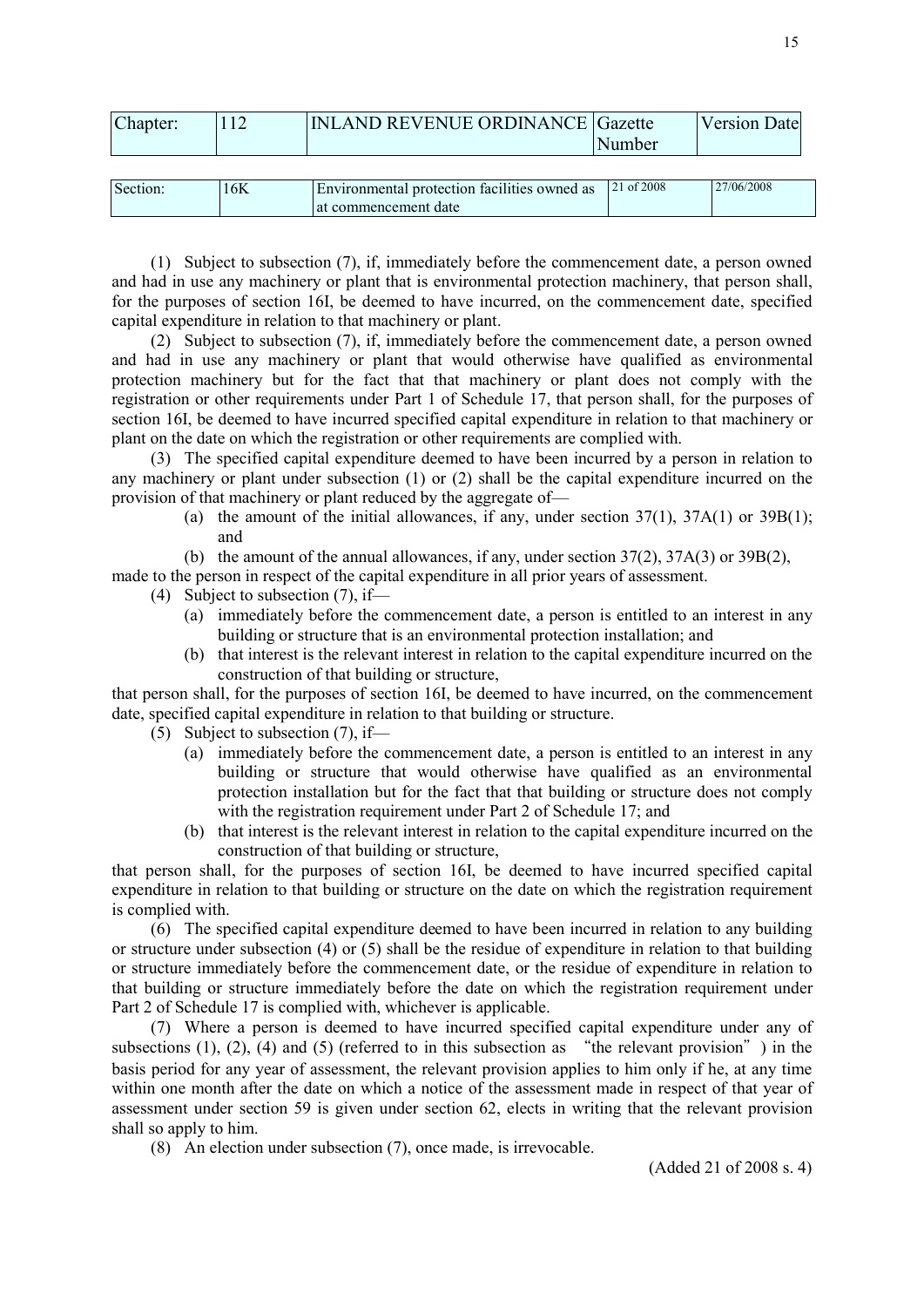| Chapter:  | 112 | <b>INLAND REVENUE ORDINANCE Gazette</b> | Number     | <b>Version Date</b> |
|-----------|-----|-----------------------------------------|------------|---------------------|
|           |     |                                         |            |                     |
| Schedule: |     | ENVIRONMENTAL PROTECTION                | 21 of 2008 | 27/06/2008          |
|           |     | <b>FACILITIES</b>                       |            |                     |

[sections 16H & 16K]

#### PART 1

#### MACHINERY OR PLANT

1. Low noise construction machinery or plant registered under the Quality Powered Mechanical Equipment system administered by the Environmental Protection Department.

2. Air pollution control machinery or plant in compliance with the requirements under the Air Pollution Control Ordinance (Cap 311).

3. Waste treatment machinery or plant in compliance with the requirements under the Waste Disposal Ordinance (Cap 354).

4. Wastewater treatment machinery or plant in compliance with the requirements under the Water Pollution Control Ordinance (Cap 358).

#### PART 2

#### INSTALLATIONS

- 1. Any of the following installations—
	- (a) solar water heating installations;
	- (b) solar photovoltaic installations;
	- (c) wind turbine installations;
	- (d) offshore wind farm installations;
	- (e) landfill gas installations;
	- (f) anaerobic digestion installations;
	- (g) thermal waste treatment installations;
	- (h) wave power installations;
	- (i) hydroelectric installations;
	- (j) bio-fuel installations;
	- (k) biomass combined-heat-and-power installations;
	- (l) geothermal installations.

2. Energy efficient building installations registered under the Hong Kong Energy Efficiency Registration Scheme for Buildings administered by the Electrical and Mechanical Services Department.

(Schedule 17 added 21 of 2008 s. 11)